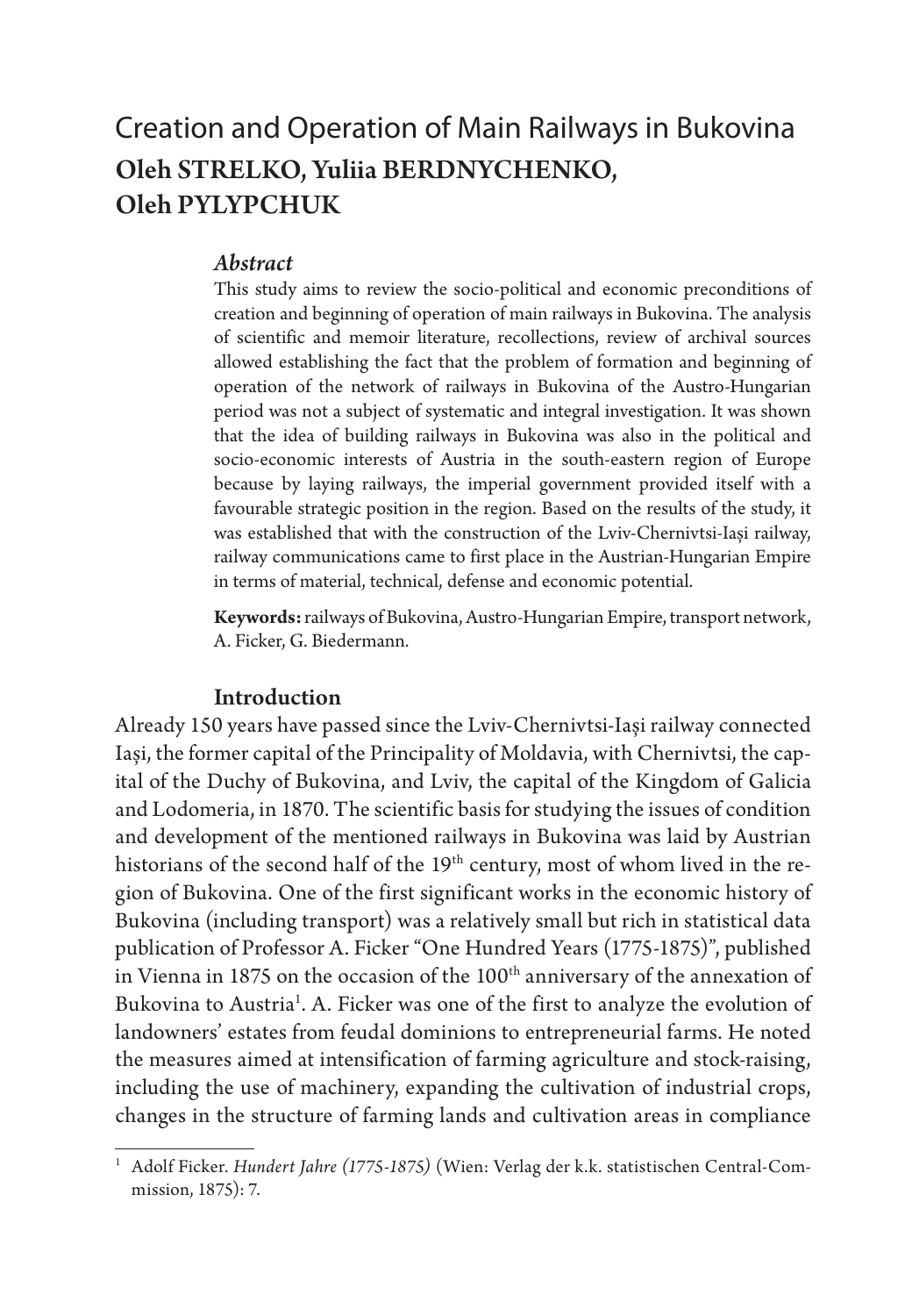with the new market requirements, the level of profitability of estates, strengthening the commercialization of stock-raising and based on all these issues he showed the role of rail transport in the domestic economy of Bukovina and, in particular, for the agricultural sector of the economy.

On the occasion of the same anniversary, the Bukovinian historian of Austrian origin G.I. Biedermann published a historical essay "Bukovina under Austrian rule: 1775-1875" (1876)<sup>2</sup>. In his essay, among other issues, he paid considerable attention to the system of land-tenure in Bukovina, distribution of land between peasants, landowners and the Orthodox Religious Fund of Bukovina, land-utilization system, national composition of landowners, the role of German colonists, number of peasant farms and network of local railways in Bukovina. As the Chernivtsi historian I.V. Zhaloba notes in his works, "… for Austrian historiography it is typical to consider the historical past of Bukovina through the prism of the cultural role of Austria. And although in Austrian historiography there are no special works on the history of railroads in Bukovina, in overall studies, where this subject is touched, the application of such an approach is observed. For this purpose, the method of contrasting the past with the present is used…"3 . In the mentioned work of G. I. Biedermann, it is also stated that even a superficial glance at the state of the roads shows "a sharp contrast between the past and the present in terms of improving their construction"4 .

The tendency when objective reasons are erased and the subjective factor comes to the fore is observed also in the works of other Austrian historians, such as R. F. Kaindl, J. Polek, K. Kozak, E. Fischer, et al. In addition, studying the history of railroads construction, Austrian scientists did not touch on the negative aspects of this process, in particular, such as growing exploitation of hired workers, impoverishment of craftsmen, etc. In general, the tendency to whitewash the activities of the Austro-Hungarian government in the field of construction of waterways and land roads in Bukovina was a typical feature in the literature of that time.

A. Ficker and G. Biederman practically initiated the study of socio-economic, including transport aspects in Bukovina in the second half of the 19<sup>th</sup>

<sup>2</sup> Hermann Bidermann. *Die Bukowina unter Osterreichischer Verwaltung: 1775-1875* (Lemberg: Druck von Piller, 1876): 87.

<sup>3</sup> Ihor Zhaloba. "Rozvytok Zaliznychnoi Merezhi Na Bukovyni U Druhii Polovyni ХIХ – Na Pochatku ХХ st.", *50 rokiv Vozziednannia Pivnichnoi Bukovyny i Khotynskoho povitu Bessarabii z Radianskoiu Ukrainoiu u skladi SRSR: Tezy dopovidei ta povididomlen oblasnoi istorykokraieznavchoi naukovoi konferentsii*, Chernivtsi, traven 11-12, 1990, 7 [in Ukrainian].

<sup>4</sup> Adolf Ficker. *Hundert Jahre (1775-1875)* (Wien: Verlag der k.k. statistischen Central-Kommission, 1875): 7.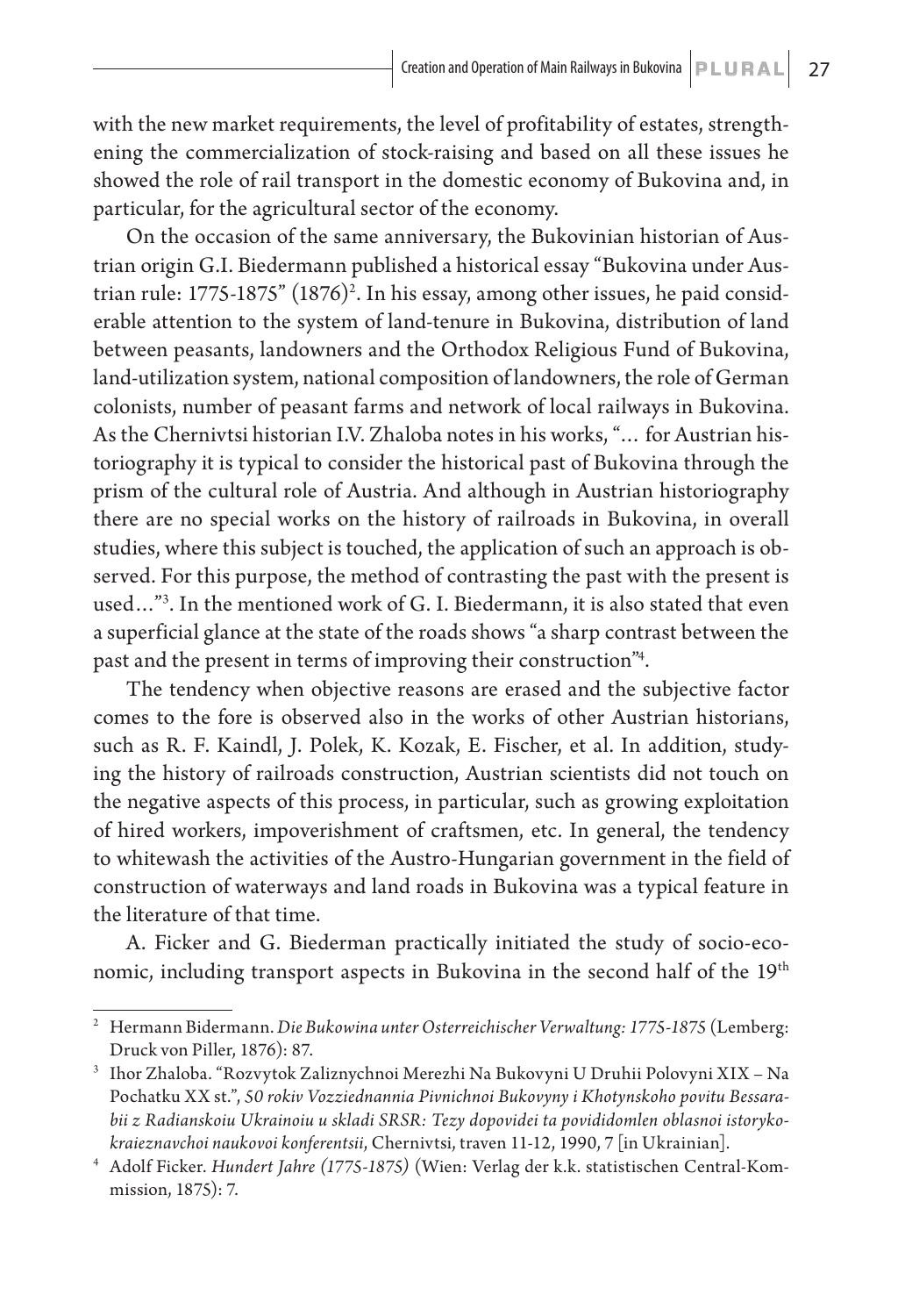# 28 **PLURAL**  $\left\{\begin{matrix} 1 & 0 \\ 0 & 0 \end{matrix}\right\}$  Vol. 9, no. 1, supplement, 2021

century<sup>5</sup>. Later, several works appeared<sup>6</sup>, in which the authors, along with other aspects, analyzed the state of development of the national transport system<sup>7</sup> (including railway transport) of Bukovina<sup>8</sup>.

The most prolific (and objective) German historian of Bukovina of the Austro-Hungarian period was R.F. Kaindl<sup>9</sup>. He devoted a lot of attention in his works to the roads of Bukovina<sup>10</sup>, their infrastructure, construction and operation. In particular, the third volume of his most remarkable work "History of Bukovina"11, goes about the preservation of significant feudal remnants in the region after 1848, the redemption of the land, condition of roads in Bukovina, about the network of railways and it is emphasized that the latter are used at a relatively low level. To some extent, he covered the same issues in his works "Hutsuls"12, "Zhuchka"13, and "Bukovina in 1848 and 1849"14. In his studies we find information about the old trade routes that crossed the territory of the region in pre-Austrian times; on the construction of paved roads in Bukovina; on the use of rivers of the region for timber floating; time of commissioning of railways, their length, etc.

A significant professional study of the problems of railway transport in Bukovina in the Austro-Hungarian period was the work of E.A. Ziffer, President of the "Joint Stock Company of Local Railways of Bukovina", "Local Railways in Galicia and Bukovina"15. The author, a specialist in the railway industry (but not a historian), having rich factual material at his disposal, highlighted the current state of the Bukovina railways in several aspects: employment of the population in the construction of local railways, some progressive changes in railway infrastructure, improvement of car and track facilities, organization of railway business, the activity of professional and cooperative organizations, increase in the level of provision with railway equipment, emphasized a positive role of railway transport in the development of the national economy of Bukovina. At the

<sup>5</sup> Johann Polek. *Weinhandel und Weinbaum in der Bukowina* (Czernowitz: Pardini, 1904): 16

<sup>6</sup> Eugen Worobkewicz. *Die geographisch – Statistischen Verhaltnisse der Bukowina* (Lemberg, 1893), 116

<sup>7</sup> Carl Romstorfer and Hubert Wiglitzky, *Vergleichende Graphische Statistik in ihrer Anwendug auf der Herzogtum Bukowina* (Wien, 1887), 503.

<sup>8</sup> Emil Baier. *Funfzig Jahre Viehzucht in der Bukowina* (Czernowitz, 1900): 22.

<sup>9</sup> Raimund Kaindl. *Die Erwerbung der Bukowina durch Osterreich* (Czernowitz, 1894): 10.

<sup>10</sup> Raimund Kaindl, *Gecshichte von Czernowitz* (Czernowitz, 1908): 224

<sup>11</sup> Raimund Kaindl, *Geschichte der Bukowina. Dritte Abschnitt* (Czernowitz, 1898): 80.

<sup>12</sup> Raimund Kaindl, *Die Huzulen* (Wien, 1894), 129.

<sup>13</sup> Raimund Kaindl, *Zuczka (*Czernowitz, 1900), 40.

<sup>14</sup> Raimund Kaindl, *Die Bukowina der Jahren 1848 und 1849* (Wien, 1900): 68.

<sup>15</sup> Emanuel Ziffer, *Die Lokalbahnen in Galizien und der Bukowina* (Wien, 1891): 190.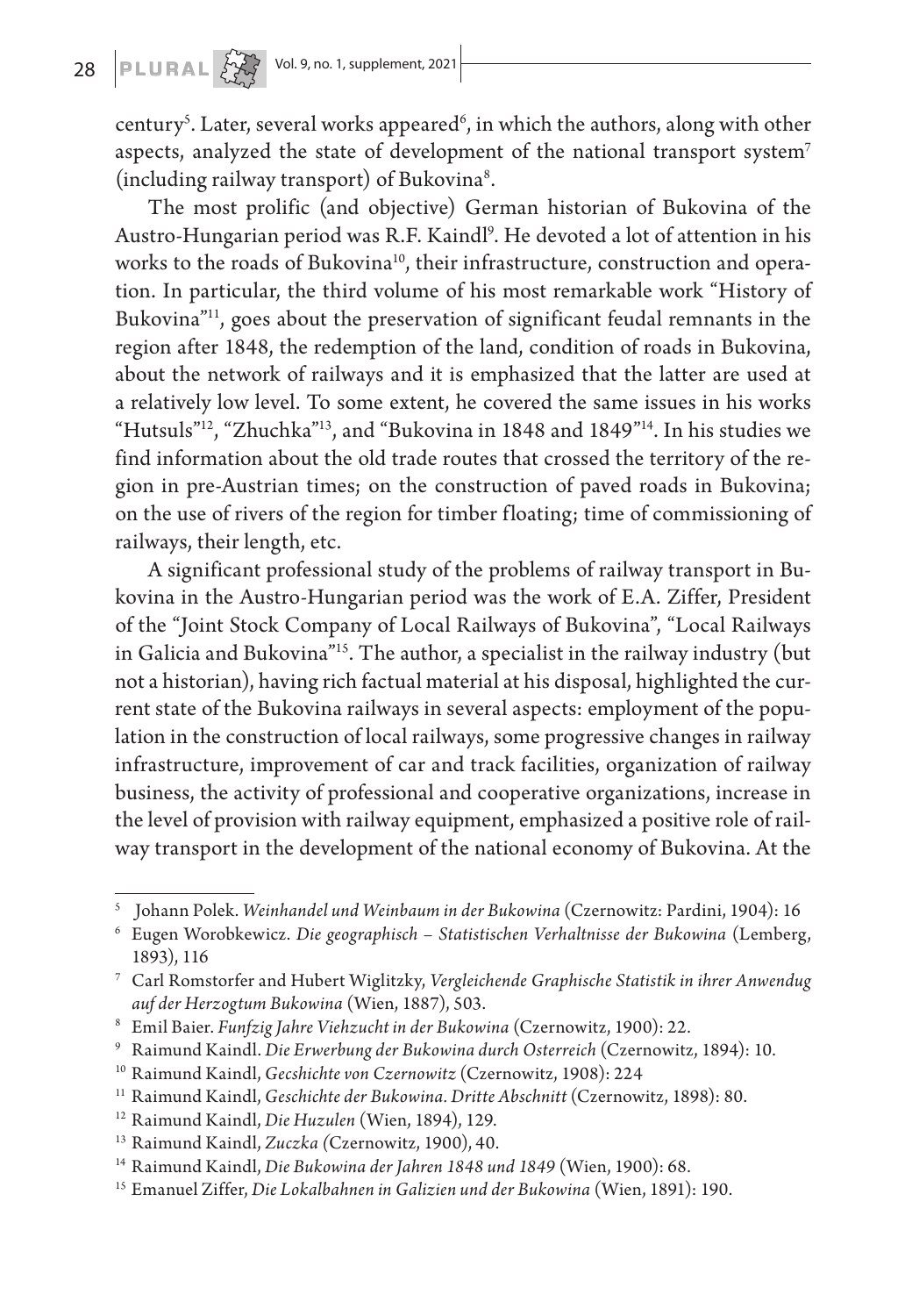same time, the paper briefly describes the crisis that developed in the early 80s of the 19th century as a result of the shortage of capital for the construction of local railways in Bukovina.

For all the value of this work, we should note that not all phenomena were shown by him in dynamics for a certain period. Some data are given only for a particular year, mostly at the end of the 19<sup>th</sup> century. In addition, the work does not cover the period after 1890. This was the first relatively large 190 pages monograph.

Particular attention to the situation in Bukovina during that period and especially to the condition of Bukovinian railways was also paid by historians of tsarist Russia. However, their studies with a few exceptions were mostly based on imperialist positions to substantiate the rights of the Russian Empire to the future conquest of Bukovina and Galicia. I. Feshchenko-Chopivsky (1915); T. Florinsky (1900) et al. Pre-revolutionary works on the problems of private railway transport in Russia<sup>16</sup> were mostly not of research,<sup>17</sup> but journalistic nature<sup>18</sup>. But since their authors, as a rule, were well aware of the actual state of affairs, their works have an undoubted interest.

A significant scientific achievement of the  $1990s$  – early  $21^{st}$  century in the study of ways of communication of Bukovina in the late  $18<sup>th</sup>$  – early  $20<sup>th</sup>$  century (including railway transport) were several articles and a thesis of I. V. Zhaloba<sup>19</sup>. His works deeply analyze the mechanism of development of ways of

<sup>16</sup> Sergei Kul'zhinskij. *K Voprosu o Chastnyh Zheleznyh Dorogah v Rossii (Sankt-Peterburg*, 1909), 128 [in Russian].

<sup>17</sup> Konstantin Zagorskij. *Chastnoe Zheleznodorozhnoe Stroitel'stvo i Garantiya Zheleznodorozhnyh Akcij* (Sankt-Peterburg, 1912), 54 [in Russian].

<sup>18</sup> Aleksandr Bublikov. *Chastnoe Zheleznodorozhnoe Stroitel'stvo Poslednih Let* (Sankt-Peterburg, 1914), 55 [in Russian].

<sup>19</sup> Ihor Zhaloba. "Puti Soobshcheniya Bukoviny v Konce Hvііі – Nachale Hkh Veka: Istoriya Stroitel'stva i Narodnohozyajstvennoe Znachenie", PhD diss., Uzhgorodskij Gosudarstvennіj Universitet, 1990 [in Russian]; Ihor Zhaloba. "Puti Soobshcheniya Bukoviny v Konce ХVІІІ – Nachale ХІХ Veka: Istoriya Stroitel'stva I Narodnohozyajstvennoe Znachenie", Avtoreferat PhD diss., Uzhgorodskij Gosudarstvennіj Universitet, 1990 [in Russian]; Ihor Zhaloba. "Derzhavni (kazenni) Shliakhy Bukovyny Kintsia ХVIII – Pochatku ХХ st.", *370 Rokiv Khotynskoi Viiny: Tezy Dopovidei Mizhnarodnoi Naukovoi Konferentsii*, Chernivtsi, Veresen 27- 28, 1991 [in Ukrainian]; Ihor Zhaloba. "Sporudzhennia Zaliznychnoi Mahistrali Lviv- Chernivtsi- Yassy (Seredyna 60-kh – Pochatok 70-kh Rokiv ХIХ st.)", *Tvorchi Vershyny Vchenoho: Zbirnyk Naukovykh Prats, do 60-richchia Vid Dnia Narodzhennia Doktora Istorychnykh Nauk, Profesora M. H. Kukurudziaka,* № 1 (1998): 100 [in Ukrainian]; Ihor Zhaloba. "Pershyi Proekt Koliinoi Dorohy na Bukovyni", *Pytannia Istorii Ukrainy,* № 1 (1999): 253 [in Ukrainian]; Ihor Zhaloba. "Pozytsiia Tovarystva Pivnichnoi Zaliznytsi Tsisaria Ferdynanda u Spravi Halytskykh Zaliznyts (1855-1858 rr.)", *Naukovyi Visnyk Chernivetskoho universytetu* 73-74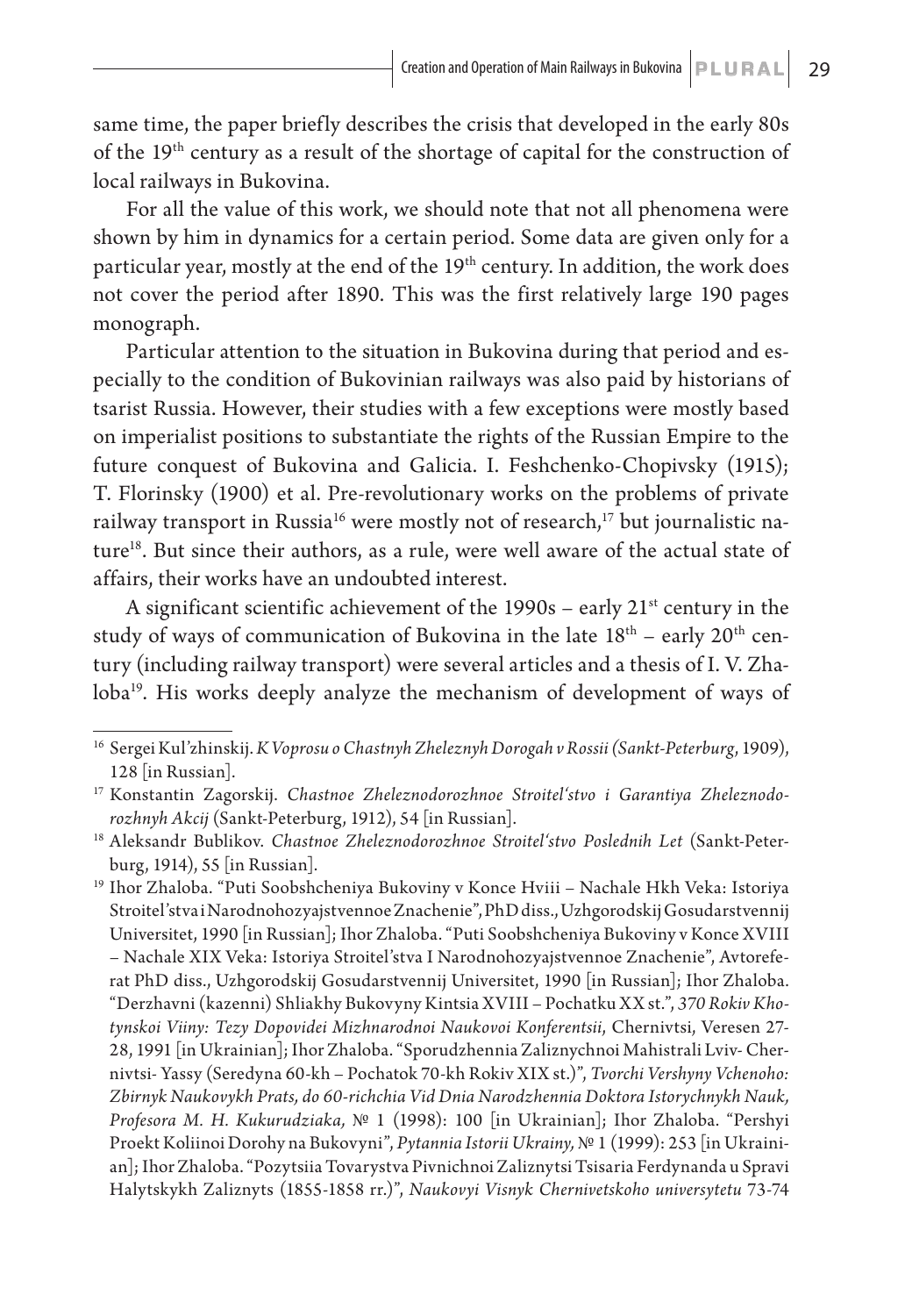communication in Bukovina (dirt roads, waterways, railways). In the general analysis of the ways of communication in the region, a significant place is given to railway transport<sup>20</sup>. The author paid special attention to the discussion of the draft law on assistance to the Lviv-Chernivtsi railway in the Austrian parliament and highlighted its socio-political reaction (autumn  $1863$ )<sup>21</sup> in the railway policy of the Austrian government in Galicia during the years of the Crimean (Eastern) War  $(1853-1856)^{22}$ , choice of the direction of the railway in the northeast of the Habsburg Monarchy and Bukovina in the 1850s – the early 1860s Brody or Chernivtsi<sup>23</sup>, condition of the land roads in Bukovina of the late 19<sup>th</sup> – early  $20<sup>th</sup>$  century<sup>24</sup>, construction of the first local railways in Bukovina in the 1780s and their operational subordination<sup>25</sup>, and finally, the issue of the railway communication Chernivtsi-Odesa in terms of geopolitical interests of Austria and Russia (1860s)<sup>26</sup>. In his works I. V. Zhaloba reflected also the issues of the development of railways of the Austro-Hungarian Empire from the beginning

- <sup>21</sup> Ihor Zhaloba. "Obhovorennia Proektu Zakonu Shchodo Spryiannia Lvivsko-Chernivetskii Zaliznytsi v Avstriiskomu Parlamenti ta Yoho Suspilno-Politychnyi Rezonans (osin 1863 r.)", *Istoryko-politychni Problemy Suchasnoho Svitu* 8 (2001): 155 [in Ukrainian].
- <sup>22</sup> Ihor Zhaloba. "Zaliznychna Polityka Avstriiskoho Uriadu v Halychyni v roky Krymskoi (Skhidnoi) Viiny (1853-1856 rr.)", *Naukovi Zapysky Ternopilskoho Derzhavnoho Pedahohichnoho Universytetu im. Hnatiuka. Seriia Istoriia* 1 (2000): 212 [in Ukrainian].
- <sup>23</sup> Ihor Zhaloba. "Brody chy Chernivtsi: Vybir Napriamku Zaliznychnoi Mahistrali Na Pivnichnomu Skhodi Habsburzkoi Monarkhii ta Bukovyny v 50-kh Rokakh – na Pochatku 60-kh Rokiv ХIХ st.", *Naukovyi Visnyk Chernivetskoho Universytetu* 96-97 (2000): 123 [in Ukrainian].
- <sup>24</sup> Ihor Zhaloba. "Stan Sukhoputnykh Shliakhiv Bukovyny Naprykintsi XIX na Pochatku XX st.", *Istoryko-politychni Problemy Suchasnoho Svitu,* № 8 (2001): 22 [in Ukrainian].
- <sup>25</sup> Ihor Zhaloba. "Sporudzhennia Pershykh Mistsevykh Zaliznyts Bukovyny u 80-kh Rokakh ХIХ st. ta Yikh Ekspluatatsiine Pidporiadkuvannia", *Naukovyi Visnyk Chernivetskoho Universytetu,* № 6-7 (1996): 73 [in Ukrainian].
- <sup>26</sup> Ihor Zhaloba. "Pytannia Zaliznychnoho Spoluchennia Chernivtsi-Odesa z Tochky Zoru Heopolitychnykh Interesiv Avstrii ta Rosii (60-ti roky ХIХ st.)", *Politychni ta Sotsiolohichni Studii* 2 (2000): 12 [in Ukrainian].

<sup>(2000): 94 [</sup>in Ukrainian]; Ihor Zhaloba. "Pidpryiemnytska diialnist Lva Sapiehy v 40-kh-70-kh rokakh ХIХ st.. (na prykladi zaliznychnoho budivnytstva)", *Mizhnarodnyi Naukovyi Konhres "Ukrainska istorychna nauka na porozi XXI stolittia"* 1 (2001): 211 [in Ukrainian]; Ihor Zhaloba та F. S. Yatsentiuk. "Shliakhy Spoluchennia Bukovyny (kinets ХVIII – Persha Polovyna ХIХ st.).", *Anallele Bukovinei* IV, № 3 (1997): 727; Ihor Zhaloba та Ralf Rot, "Misto i Zaliznytsia v Modernykh Doslidzhenniakh Nimechchyny ta Ukrainy", *Pytannia Istorii Ukrainy* 6 (2003): 209 [in Ukrainian].

<sup>20</sup> Ihor Zhaloba. "Rozvytok Zaliznychnoi Merezhi na Bukovyni u Druhii Polovyni ХIХ – na Pochatku ХХ st.", *50 rokiv Vozziednannia Pivnichnoi Bukovyny i Khotynskoho povitu Bessarabii z Radianskoiu Ukrainoiu u skladi SRSR: Tezy Dopovidei ta Povididomlen Oblasnoi Istoryko-Kraieznavchoi Naukovoi Konferentsii*, Chernivtsi, traven 11-12, 1990. [in Ukrainian].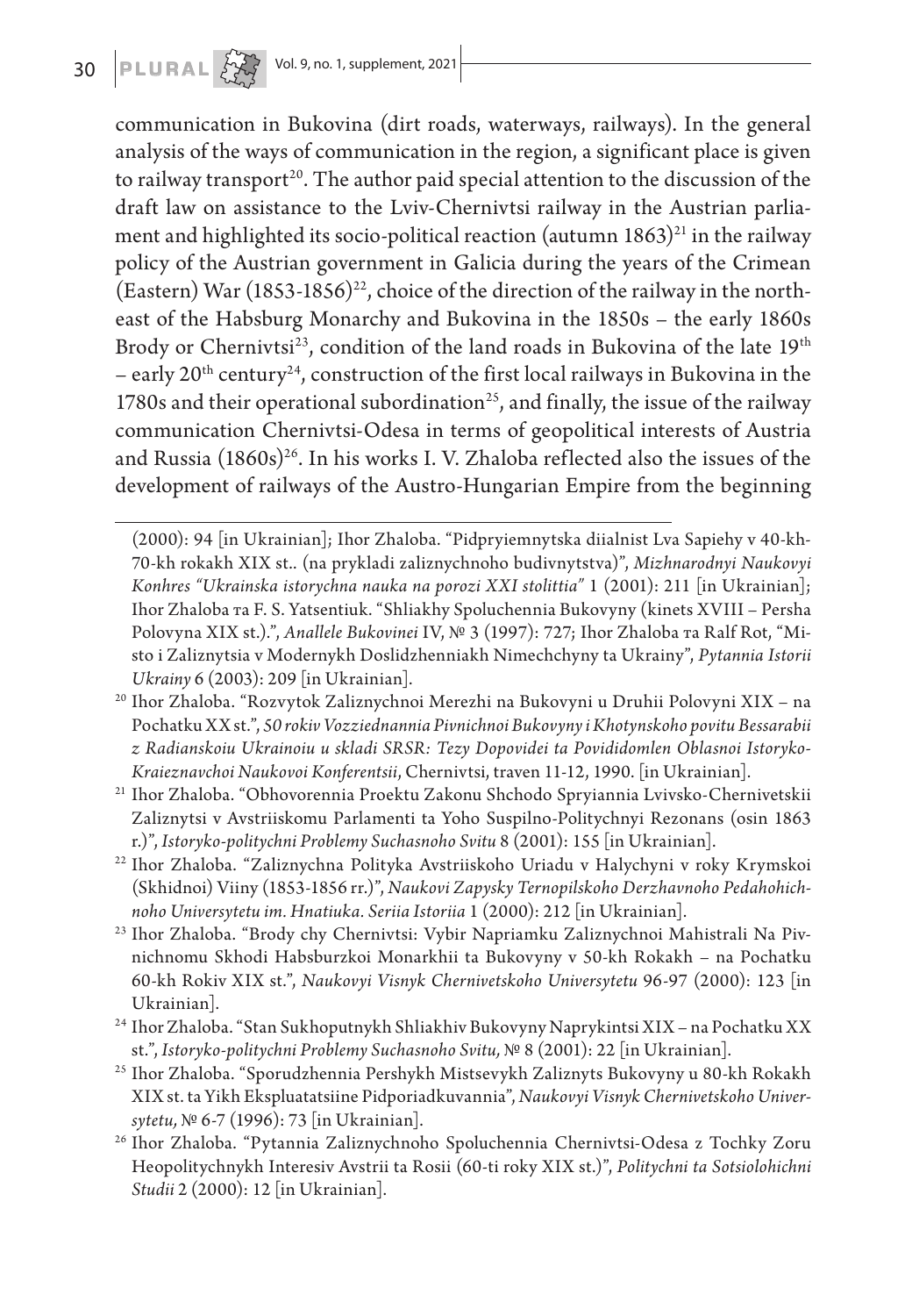of construction to 185427, the history of the Lviv-Chernivtsi railway to Suceava and Iași<sup>28</sup>, the construction of Chernivtsi railway station<sup>29</sup> and finally, he told a wonderful story about the life and work of a civil engineer E. A. Ziffer, President of the Joint Stock Company "Bukovinian Local Railways"30.

Modern historians from different countries of the world also do not ignore different aspects of the history of the formation of the railways in Bukovina<sup>31</sup>.

Analysis of scientific and memoir literature, recollections, review of archival sources allows stating the fact that the problem related to the study of sociopolitical and economic preconditions of formation and operation of the railway network in Bukovina of the Austro-Hungarian period was not the subject of the systematic and comprehensive study. In general, the beginning of operation of the railway transport in Bukovina in the literature is covered sporadically. Despite the diversity of the mentioned works, which to a greater or lesser extent covered this problem, it should be noted that there are still no works that would comprehensively study all aspects of socio-political and economic preconditions and the history of the formation and operation of the Bukovina main railways in the Austro-Hungarian period.

This study aims to review the socio-political and economic preconditions of creation and beginning of operation of main railways in Bukovina.

<sup>27</sup> Ihor Zhaloba. "Rozvytok Zaliznyts Avstriiskoi Imperii Vid Pochatku Budivnytstva do 1854 r.", *Pytannia Istorii Novoho Ta Novitnoho Chasu,* № 4 (1995): 46 [in Ukrainian].

<sup>28</sup> Ihor Zhaloba. "Na Shliakhu do Chornoho Moria: Z Istorii Rozbudovy Lvivsko-Chernivetskoi Zaliznytsi do Suchavy i Yass", *Zelena Bukovyna* 1-2 (2000): 38 [in Ukrainian].

<sup>29</sup> Ihor Zhaloba. "Budivnytstvo Chernivetskoho Koliinoho Dvirtsia V Seredyni 60-kh Rokiv ХІХ st. ta Bukovynska Hromadskist", *Bukovynskyi zhurnal* 1-2 (2000): 85 [in Ukrainian].

<sup>30</sup> Ihor Zhaloba та S. V. Pyvovarov. "Pamiatna Medal E.A.Tsiffera", *Pytannia Starodavnoi ta Serednovichnoi Istorii, Arkheolohii y Etnolohii*, № 2 (2000): 173 [in Ukrainian].

<sup>31</sup> Youri Rochniak. "Arkhitektura Budynkiv Pershykh Vokzaliv Zaliznytsi Lviv-Chernivtsi-Yasy", *Suchasni Problemy Arkhitektury Ta Mistobuduvannia* 51 (2018): 482 [in Ukrainian]; Mykola Nazaruk ta Nataliia Ornat, "Ekoloho-heohrafichni Osoblyvosti Funktsionuvannia Zaliznychnykh Stantsii V Mezhakh Mista Lvova". Liudyna ta Dovkillia, *Problemy Neoekolohii* 3-4 (2015): 66. [in Ukrainian]; Ivan Studnytskyi, "Typical Design Projects of Medium-Sized Railway Stations of Ukraine of the Second Half of the 19th Century – the First Third of the 20th Century: History, Spatial and Planning Structure, Artistic and Stylistic Aspects", *Visnyk Lvivskoi Natsionalnoi Akademii Mystetstv* 35 (2018): 201, http://doi. org/10.5281/zenodo.1313150 [in Ukrainian]; Youri Rotchniak, "Territorial Distribution Of Compositional And Stylistic Types of Houses of The Railway Stations of Halychyna and Bukovyna", *Architectural Studies* 4, №1 (2018): 69; Mihai-Ştefan Ceauşu, "Reprezentare şi Participare Politică. Românii în Consiliul Imperial Din Viena (1861-1873).", *Anuarul Institutului de Istorie* 51, № 3 (2014): 95; Dariusz Opaliński, "Dyszlem i Pod Parą, Czyli o Galicyjskim Kolejowo-Pocztowym Rozkładzie Jazdy z 1867 r.", *Kwartalnik Historii Kultury Materialnej* 62.4 (2014): 613.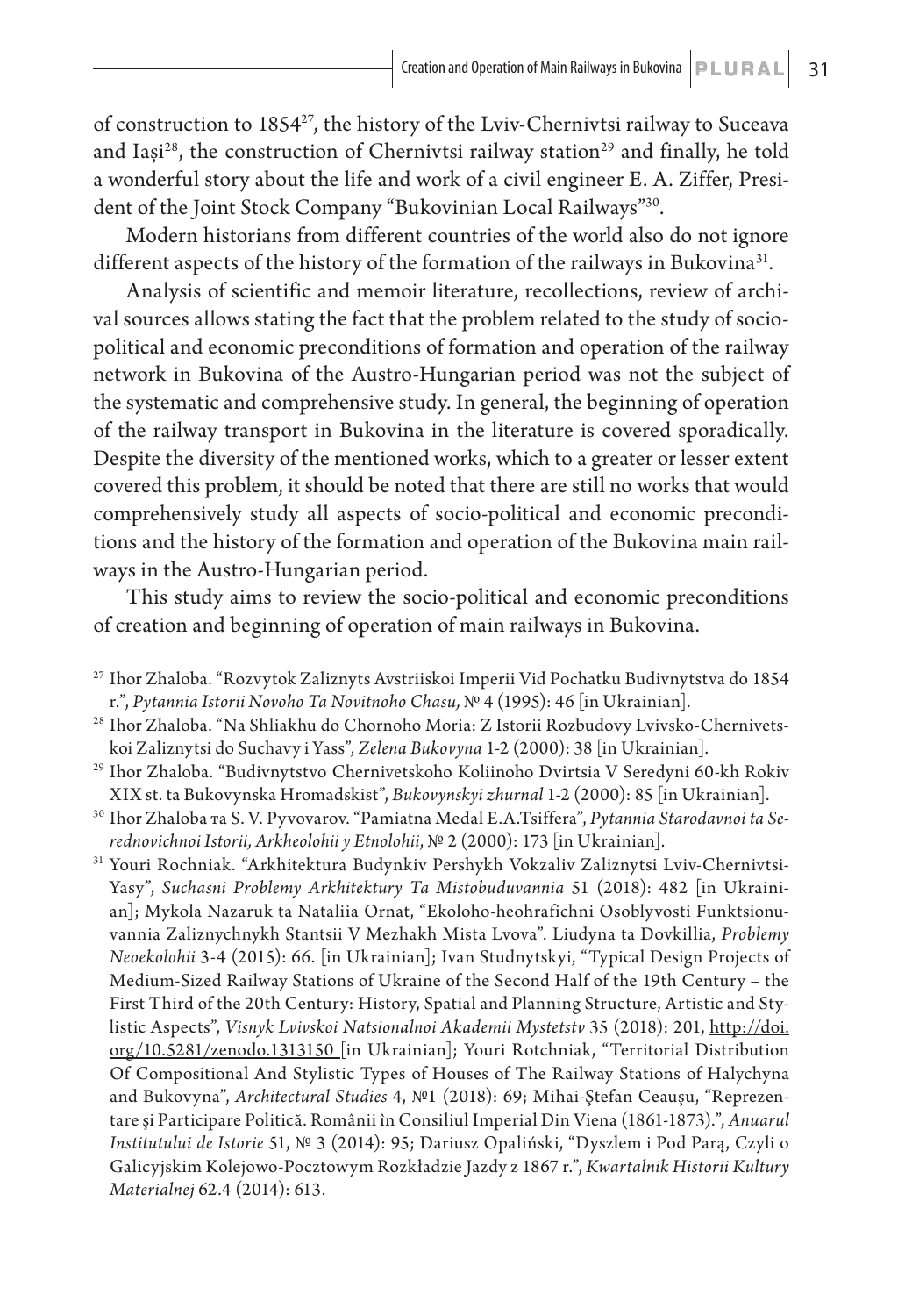### Socio-economic and political preconditions for the construction of the first railway mainline in Bukovina - Lviv - Chernivtsi - Iași and its international importance

The rapid pace of the transport revolution in advanced countries, which demonstrated a gigantic economic, political and military-strategic importance of railways to the whole world<sup>32</sup>, forced the government of the Habsburg Monarchy to deal very thoroughly with the issue of railways construction. Back in the late 1820s, leading Austrian railway engineers were sent on business trips abroad to study the railway business in England and Western Europe. Based on an in-depth study of the world experience in railway construction, they wrote multi-volume theoretical works in the form of "reports", which became a remarkable event in the history of the world railway literature. In the works, they provided a comprehensive analysis of the state of railway transport and its role in the economic life of the leading capitalist countries, made substantiated conclusions about the application of the advanced world experience in the development of transport<sup>33</sup>. In these works the detailed and theoretically correct studies were carried out to establish the constant width of the rail track, develop methods for manufacturing railway rails, construction of the roadbed, lay-out of ditch cuts, road bodies, pipelines, junctions, switch point communication, swinging circles, etc. Here for the first time the theoretical definition of "steam locomotive" was given<sup>34</sup>. Thanks to

<sup>32</sup> Anthony Burton. *Railway Empire: How the British Gave Railways to the World* (South Yorkshire: Pen and Sword, 2018), 32; Alfonso Herranz-Loncán and Johan Fourie. "For the public benefit"? Railways in the British Cape Colony" *European Review of Economic History* 22.1 (2018): 73, https://doi.org/10.1093/ereh/hex010; Svitlana Hurinchuk. "The Development of Railway Transport Engineering in The Russian Empire in The Second Half of the Nineteenth Century", *History of Science and Technology* 9, № 2(15) (2019): 160, https://doi.org/10.32703/2415-7422-2019-9-2(15)-160-174; Kerstin Enflo, Eduard Alvarez-Palau та Jordi Marti-Henneberg. "Transportation and Regional Inequality: the Impact of Railways in the Nordic Countries, 1860–1960", *Journal of Historical Geography* 62 (2018): 51, https://doi.org/10.1016/j.jhg.2018.05.001; Oleh Pylypchuk and Oleh Strelko. "Count A.P. Bobrinsky (1826-1894), the Third Minister-Reformer of Railway Management in the Russian Empire", *Analele Universităţiidin Craiova. Istorie (Annals of the University of Craiova. History)* XXV, №1(37) (2020): 7; Volodymyr Yanin, "Engineer of the Communication Lines Mykola Pavlovych Petrov (1836–1920): Factors for His Scientific Views' formation", *History of science and technology* 10, № 1(16) (2020): 88, https://doi. org/10.32703/2415-7422-2020-10-1(16)-88-99.

<sup>33</sup> Pavel Mel'nikov. "O Rabotah Pri Ustrojstve Zheleznyh Dorog v Severo-Amerikanskih Shtatah (Iz Otcheta Puteshestviya Polkovnika Mel'nikova po Amerike)", *Zhurnal Putej Soobshcheniya* 3, №1 (1842): 70 [in Russian].

<sup>34</sup> Viktor Virginskij, *Vozniknovenie Zheleznyh Dorog v Rossii do Nachala 40-h Godov ХІХ Veka* (Moskva, 1949), 256 [in Russian].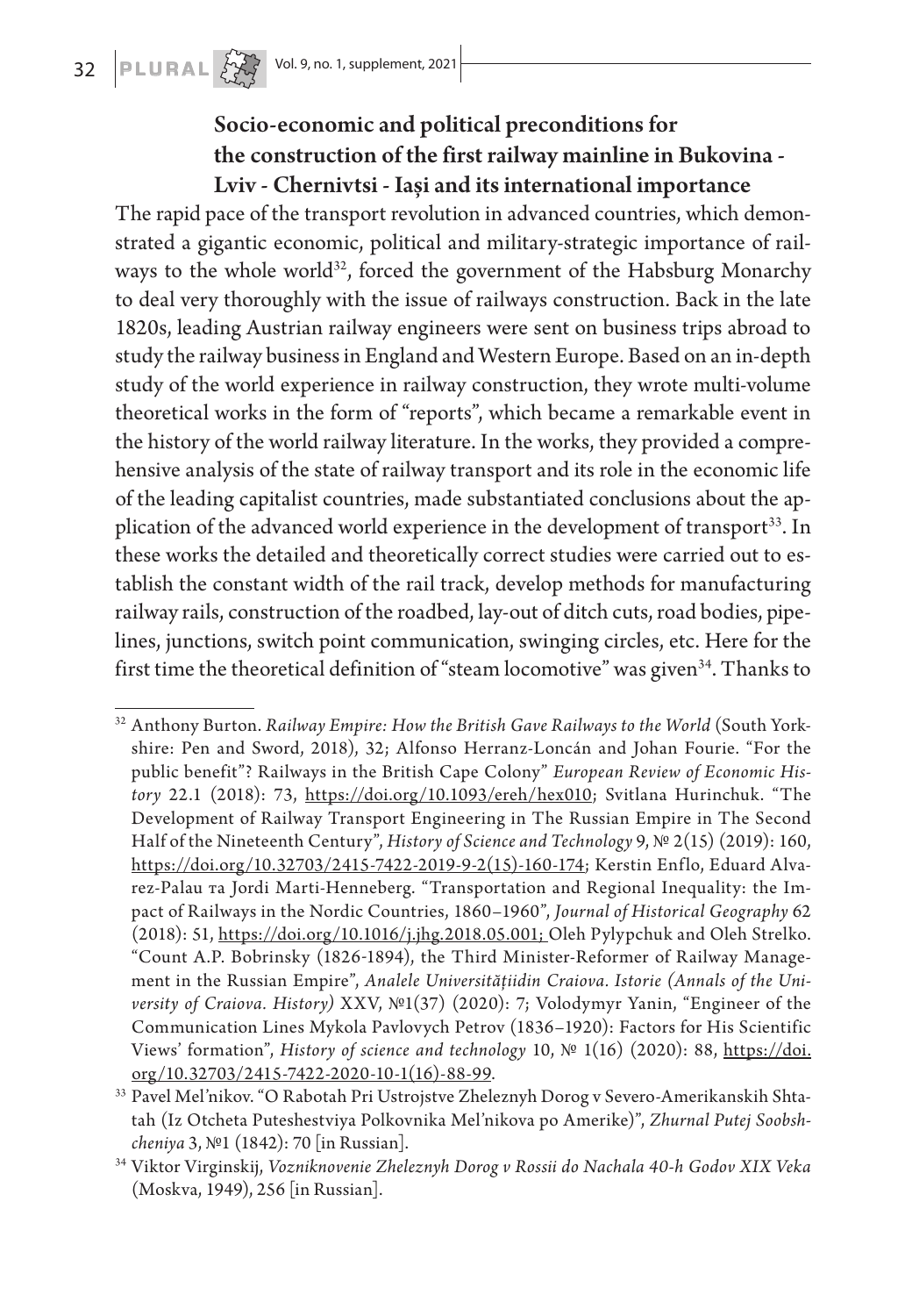the great theoretical work of Austrian engineers in the first half of the 19<sup>th</sup> century in Austria, the fundamentals of the national railway scientific and technical school were laid. That is why starting from the late 1820s, the construction of the railway network in the Austrian Empire gradually expanded and ever more extended to the outskirts of the Empire, thus strengthening the mechanism of the country's economy with full-blooded transport "arteries". And although the building of the railway network in the Austrian state had its ups and downs – it was clear to everyone that it would be impossible to go without the construction of such a network35.

Since the 1840s, a new stage in the government policy of the Austrian Empire concerning railway issues began, the defining moment of which was the transition to state-owned railway construction, which resulted in the construction of several railways. This was associated with the fact that the construction of a rail track, its operation and maintenance required significant investments, which are not always and not in full could be found. No doubt, that those crown lands (provinces) of the Austrian Empire, which were richer and industrially developed, had a better position because they could always provide their partial or full funds and rely on national and foreign investments. As a rule, the much worse condition was in the industrially underdeveloped, agrarian lands of the Austrian Empire. And Bukovina was among the latter. Such circumstances did not afford any grounds for laying such a mainline over the territory of the region of Bukovina and it could not be of interest to a big national and foreign business. Moreover, if we add here political conflicts in the region, it would be needless to hope for any progress in the transport modernization of Bukovina at all.

Here the statement of I. V. Zhaloba about the beginning of the construction of real railways in Bukovina should be added: "the 60s of the 19<sup>th</sup> century was one of the most difficult and largely epoch-making milestones in the history of the Habsburg Empire: it marked with the end of the neo-absolutist regime and transition to parliamentarism, defeat in the war with Prussia and "Ausgleich" ("Compromise") with Hungary. These were only the most important political milestones. As for the economic sphere, it was the period of transition from economic stagnation at the beginning of the decade to an incredibly active economic phase called "Gründerzeit" in the second half of the decade, which lasted up to the crisis of 1873. It was the activity that led to a new leap in the development of the Monarchy's railways. The prologue to this development was the

<sup>35</sup> Ihor Zhaloba. "Rozvytok Zaliznyts Avstriiskoi Imperii Vid Pochatku Budivnytstva do 1854 r.", *Pytannia Istorii Novoho ta Novitnoho Chasu,* № 4 (1995): 46 [in Ukrainian].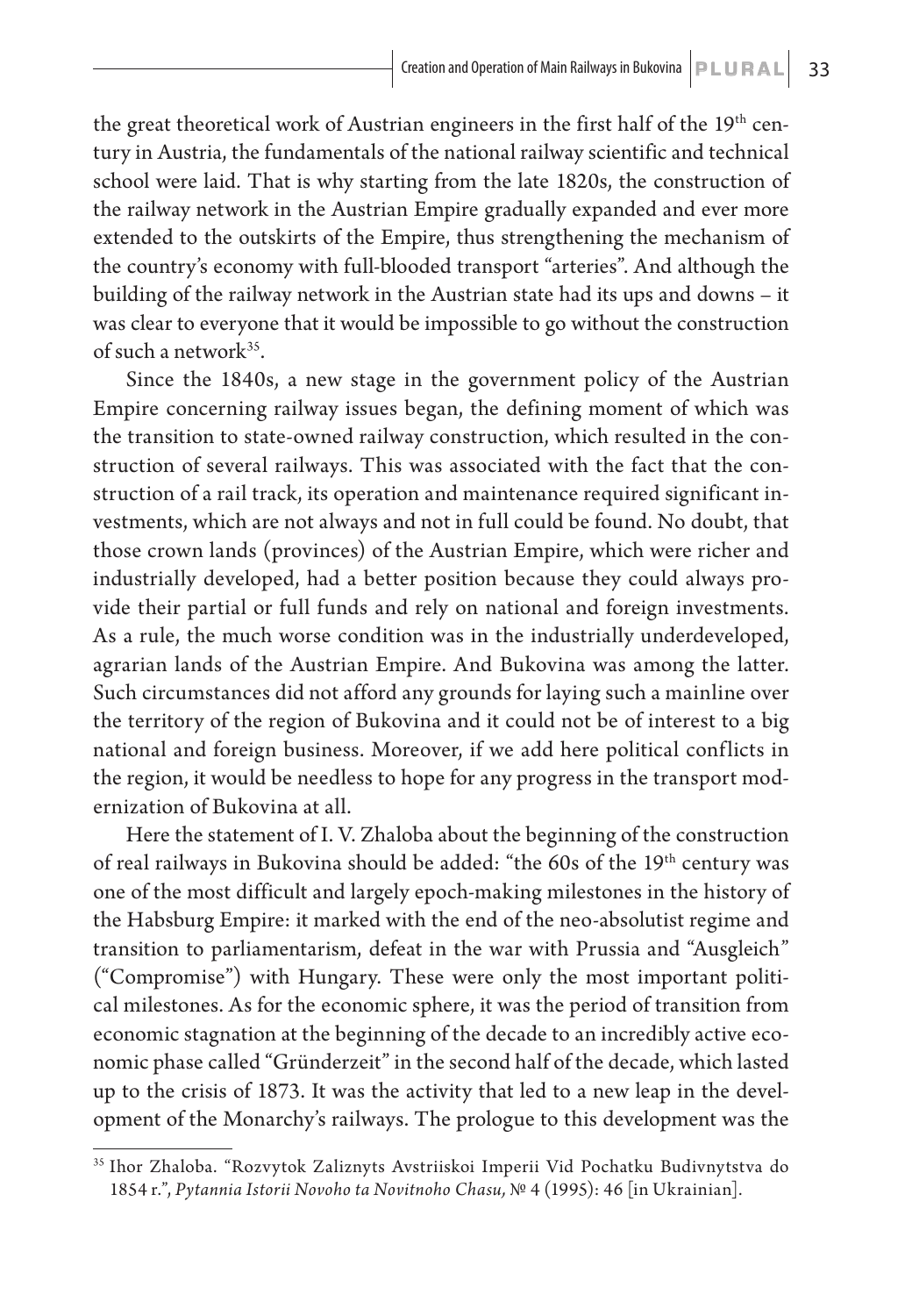## **34 PLURAL**  $\left[\bigcup_{\substack{1 \leq i \leq n \\ 2 \leq i \leq n}} 1\right]$  **Vol. 9, no. 1, supplement, 2021**

construction of the Lviv-Chernivtsi railway in the Cisleitanien part of the state, i.e. the implementation of a new, really large railway project after several years of stagnation in the area, caused by the fact that earlier the private capital was rather apathetic to such undertakings"36.

The construction of a railway in Bukovina in the late 1850s – early 1860s was considered in several aspects – it should be a track that would connect the centre of the Austrian Monarchy with the Black Sea ports of Europe and at the same time provide the interests of the Austrian government and big capital. On the other hand, such a mainline would be very beneficial for the development of the national economy in the region of Bukovina. After numerous alterations to the projects of the construction of the mainline that would run through Bukovina, the central place was taken by the project of connecting Lviv with Chernivtsi.

The question about the construction of this mainline was for the first time raised in 1845. Later, this need was also mentioned in different projects and completion reports submitted to the Viennese government and discussed in newspapers and magazines. However, in 1848 the Austrian government decided to build a state railway from Bochnia (a city in nowadays Poland) to Lviv and its two further branches: one to Brody, another to Chernivtsi. However, the political instability during the revolution in the Austrian Monarchy in 1848- 1849 prevented the implementation of this project<sup>37</sup>.

Reports about the construction of a railway in Bukovina are found in several publications of that period. For example, in the Galician press, it was reported that in the spring of 1852, the building of a section of the Yaroslavl-Przemysl-Lviv railway would start and the final destination of the railway the city of Brody was intended to be. In addition, it was also noted that somewhere near Lviv from this mainline the construction of a side branch would soon begin, which would pass through Sambir, Stryi, Zalishchyky and Chernivtsi and would stretch to the border of Moldavia. The "Chas" daily newspaper referred to the reports from Austrian engineers who had already begun the necessary preparatory works.

The next year, in 1853, Carl Ghega, the head of the General State Railways Construction Directorate, submitted a memorandum to the Ministry of Trade, where he demonstrated a project for the development of a railway network in

<sup>36</sup> Ihor Zhaloba. "Obhovorennia Proektu Zakonu Shchodo Spryiannia Lvivsko-Chernivetskii Zaliznytsi v Avstriiskomu Parlamenti ta Yoho Suspilno-Politychnyi Rezonans (osin 1863 r.)", *Istoryko-Politychni Problemy Suchasnoho Svitu* 8 (2001): 155 [in Russian].

<sup>37</sup> Petro Lazechko. "Arterії Dorіg: Z Іstorії Budіvnictva Zalіznic' u Skhіdnіj Galichinі", *Zhovten'* 11, (1987): 115 [in Russian].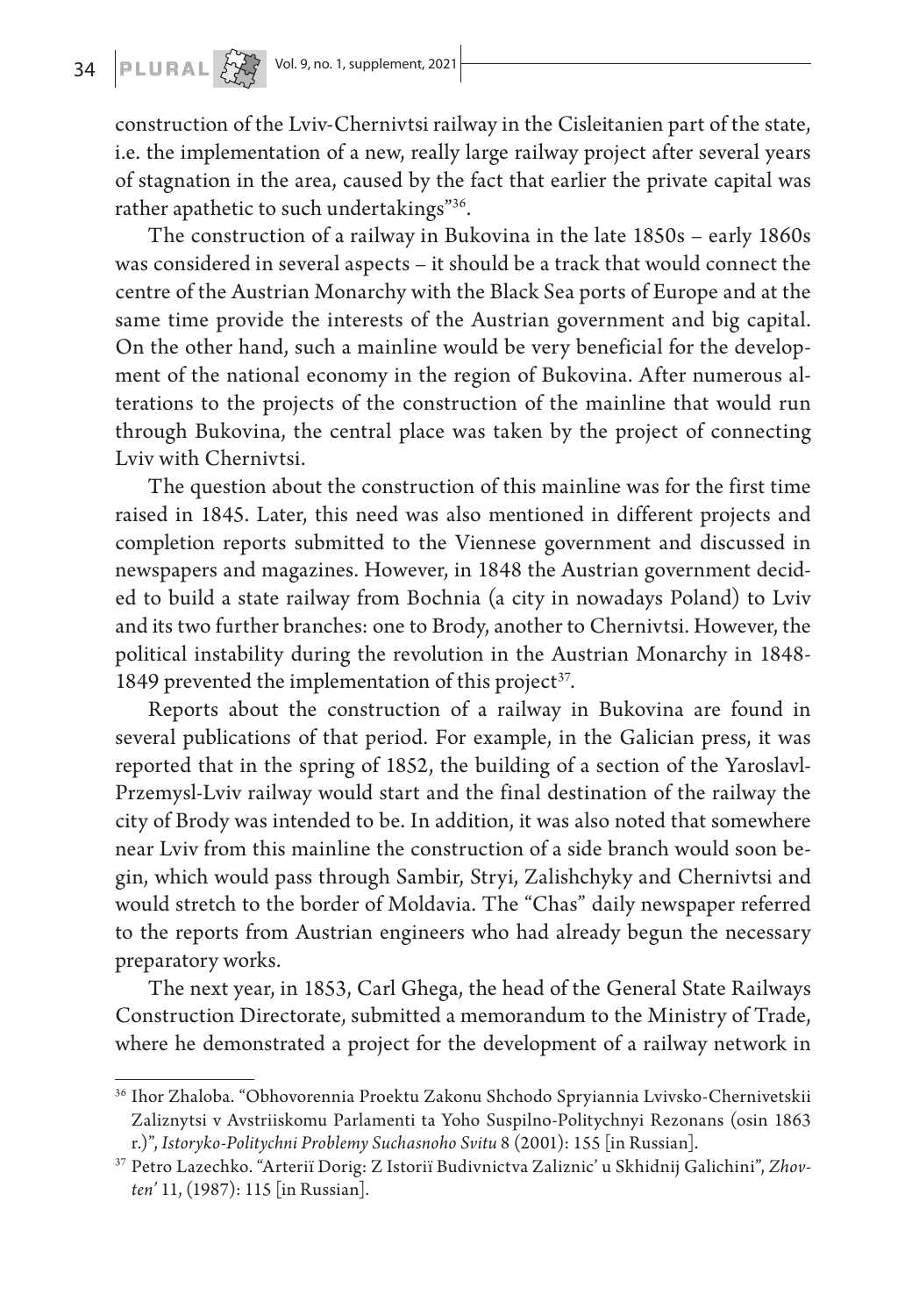the Austrian Empire. It was a well-considered project and its author emphasized that the presented plan for the development of railways was predetermined by the lag of Austria in quantitative indices of railway construction from major European countries and the United States. C. Gegha substantiated the construction of separate railway lines, set the geographical features of individual regions of the Austrian Monarchy in opposition to their economic and military needs. In this regard, I. V. Zhaloba notes: "According to the plans of Ghega, through the Austrian state from West to East three large lines should be laid, which would intersect vertically with the north-southern lines. The northernmost of the planned east-western lines extended from Bukovina and Galicia through Krakow to Prague and Eger. Thus, taking into account the already existing railways, a kind of giant railway bridge across the Carpathians between Vienna and Chernivtsi is created. In Ghega's opinion, this railway, which had to foster the economic rise of Galicia and Bukovina, had to be built at state funds"38.

Of course, talks about the construction of a railway in Bukovina found a very enthusiastic reaction in the Chamber of Commerce and Industry of the region, because it was the institution that defended the interests of Bukovina. Because it was useless to expect any financial support from Bukovina, the Chamber focused the attention of government circles on the national and trade-political needs of such a railway. Moreover, since the early 1850s, the Chamber underlined the nationwide need for construction of the opposite railway from Chernivtsi to Lviv, emphasizing that this was an extremely important addition to the Central European railway network. It was also emphasized on the interests of Austria to establish a direct connection between the East and Vienna.

Only in 1856 the foundation committee of the future share-holding company "Karl-Ludwig Kaiser-Royal Privileged Galician Railway" was formed, which offered four variants of a railway: 1. Przemyśl-Lviv; 2. Lviv-Brody; 3. Przemyśl - along the southern bank of the Dnieper to Chernivtsi and 4. Lviv – southwards to the third line. Lengthy negotiations and coordination with the central authorities and the management of the Northern Railway Company (because this Company had the prior right to purchase already built and develop new lines in Galicia) led to the fact that on April 8, 1858, the final so-called new or additional concession was given. According to the latter, the Karl-Ludwig Railway Company took the commitment to build only the main Przemyśl-Lviv line.

<sup>38</sup> Ihor Zhaloba. "Brody chy Chernivtsi: Vybir Napriamku Zaliznychnoi Mahistrali na Pivnichnomu Skhodi Habsburzkoi Monarkhii ta Bukovyny v 50-kh rokakh – na pochatku 60-kh rokiv ХIХ st.", *Naukovyi Visnyk Chernivetskoho Universytetu* 96-97 (2000): 124 [in Ukrainian].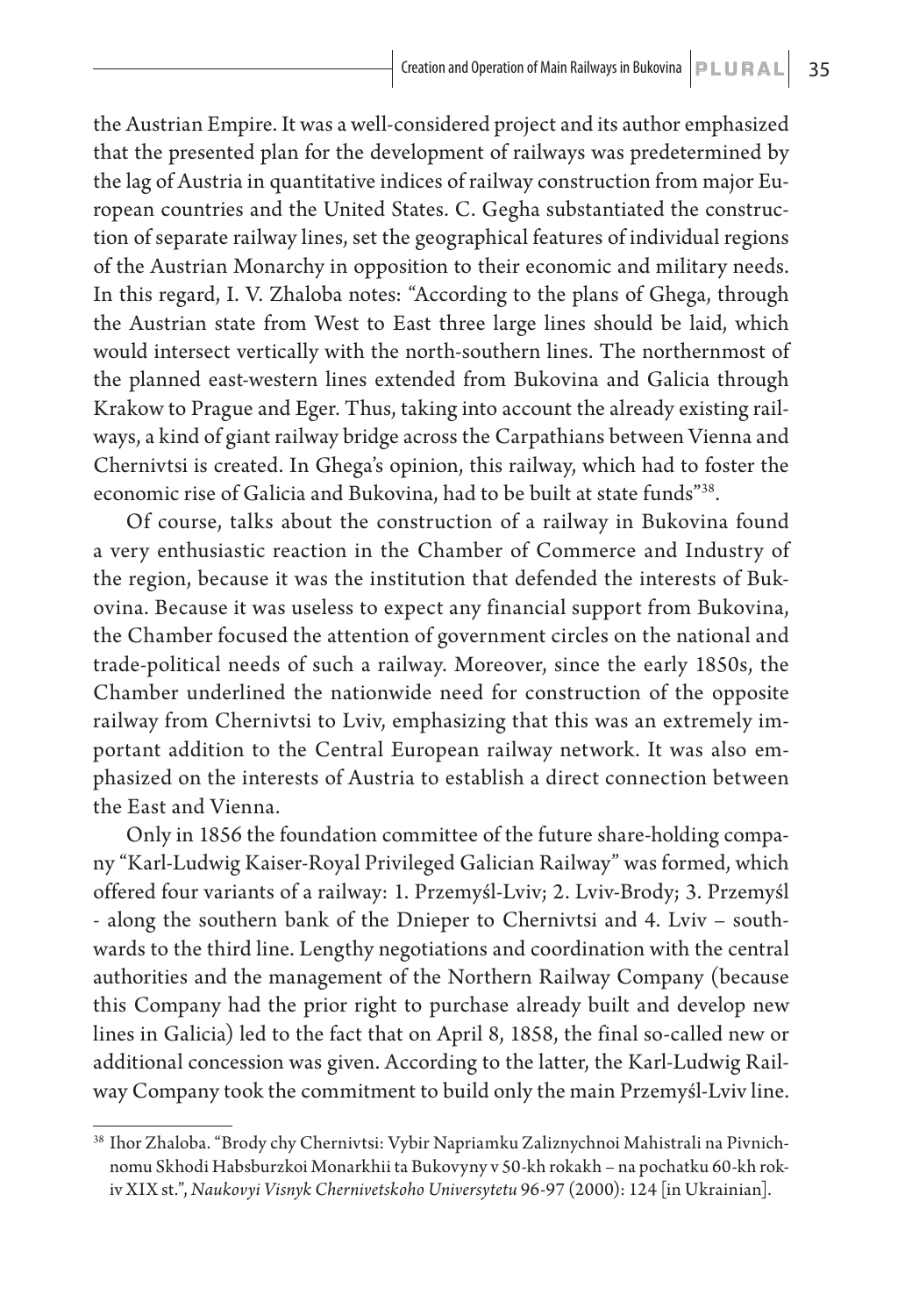

Side branches Lviv-Brody and Lviv-Chernivtsi were considered optional<sup>39</sup>. On November 4, 1861, the Company built the first railway in Eastern Galicia in the direction Przemyśl-Lviv, which became an integral part of the railway Krakow-Dębica-Przemyśl-Lviv<sup>40</sup>. The construction of this railway gave the Bukovinian Chamber grounds to substantiate the feasibility of this project and it approved the need for extension of the tracks to Bukovina and acceleration of their construction. This was a very correct and a very necessary decision because among all the crown lands of the Austrian Empire, only Bukovina and Transylvania did not have railway tracks and the absence of railway communication negatively affected the overall economic development of the Empire because it could not provide excessive food products and transportation of livestock from Bukovina and Galicia to Austria. At the same time, the Bukovinian Chamber emphasized the more important state-political and strategic importance of the Lviv-Chernivtsi railway mainline.

Here is the statement of I. V. Zhaloba in this regard: "It should be noted that the Austrian government was already well aware of the importance and necessity of extending the Krakow-Lviv line to Chernivtsi with the further prospects for its development. A telling fact in this respect is that during negotiations in 1856-1857 between representatives of the Karl Ludwig-Bahn Railway Company and the Central Defense Commission (which evaluated railway projects from a military-strategic point of view), the Commission insisted on the construction of the Przemyśl-Stryi-Stanislav-Chernivtsi line and only then the Przemyśl-Lviv-Brody line. In the end, in the first turn, it was decided to build the Permysl-Lviv railway<sup>41</sup>. I. V. Zhaloba in his articles "Brody or Chernivtsi: choice of the railway direction in the northeast of the Habsburg Monarchy and Bukovina in the 1850s – early 1860s" (2000) and "Discussion of the draft law on the promotion of building the Lviv-Chernivtsi railway in the Austrian parliament and its socio-political reaction (autumn 1863)<sup>"42</sup> very thoroughly describes both projects for the construction of a railway to Bukovina and Brody. These publications give evidence of the importance of building a railway first to Lviv and from Lviv

<sup>39</sup> Gerhard Geyer. *Der Ausbau der nordostlichen Eisenbahnnetzes der Osterreichsch-Ungarische Monarchi unter Berucksichtigung von Krisenzeiten* (Wien, 1954), 145.

<sup>40</sup> Petro Lazechko, "Arterії Dorіg: Z Іstorії Budіvnictva Zalіznic' u Skhіdnіj Galichinі", *Zhovten'* 11, (1987): 115 [in Russian].

<sup>41</sup> Ihor Zhaloba. "Brody chy Chernivtsi: Vybir Napriamku Zaliznychnoi Mahistrali na Pivnichnomu Skhodi Habsburzkoi Monarkhii ta Bukovyny v 50-kh rokakh – na Pochatku 60-kh Rokiv ХIХ st.", *Naukovyi Visnyk Chernivetskoho Universytetu* 96-97 (2000): 123 [in Ukrainian].

<sup>42</sup> Ihor Zhaloba. "Obhovorennia Proektu Zakonu Shchodo Spryiannia Lvivsko-Chernivetskii Zaliznytsi v Avstriiskomu Parlamenti ta Yoho Suspilno-Politychnyi Rezonans (osin 1863 r.)", *Istoryko-Politychni Problemy Suchasnoho Svitu* 8 (2001): 155 [in Ukrainian].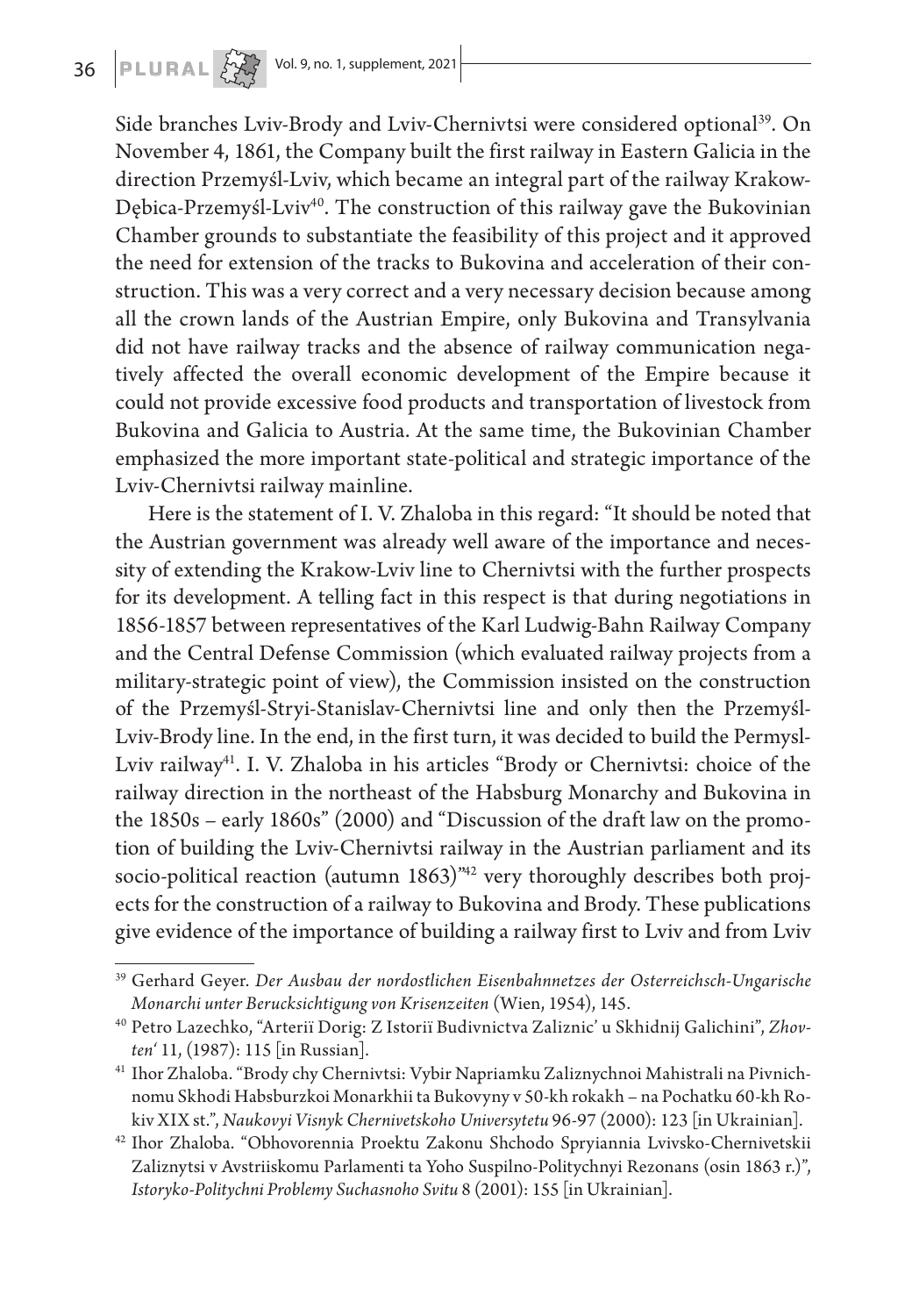to Chernivtsi. As far as there were only two possible mainline extensions from Lviv: to Brody or Chernivtsi, all heated discussions were around them.

For example, on February 13, 1862, the "Bukowina" newspaper gives the following response to these plans: "Only one city of Brody alone competes with the entire Duchy of Austria and the united principalities of Moldova and Wallachia... without even one vote from Bukovina or Moldova, expressed in the interests of the Motherland, there was a threaten to lose the involvement in European world trade, or at least place the project of Brody under a reasonable doubt!" <sup>43</sup>. Supporting the idea of the Lviv-Chernivtsi railway, the newspaper proceeded from the trade interests of Eastern Galicia and Bukovina and a large number of tourists travelling in that direction as well as the state interests of the Monarchy. "At all events, even a blind can see where the eastern way of European world trade leads to Volhynia or Galati"44. Addressing the landowners of Bukovina, the newspaper emphasized their "commendable desire to raise the region spiritually and materially," hoping that they would continue this tradition.

Continuing the subject of the newspaper, I. V. Zhaloba notes: "As we can see, both the people of Brody and the "Bukowina" newspaper emphasized mainly the general state interests and the interests of the railway company. Such passages, stating the profitability of future railway lines both for railway societies as well as for the region or state were traditional for that time. They should have provoked an interest or strengthen the understanding of the need for such lines in the two main factors of this process – the railway company, which had to build and maintain the line, and the state, which could facilitate this, or undertake the construction and operation as a whole. At the same time, everyone defended his right to be a pioneer in laying his railway, the construction of which had to be started immediately or soon and the rejection of his proposal was considered almost as a fatal nationwide mistake. Such kind of confrontation was also a characteristic phenomenon of that time. It was explained by the fact that there was an extremely widespread belief in the magical power of a railway and almost all the further development of a certain region, province, territory, district, etc. was made dependent on its presence or absence. That is why there was a keen struggle for the right of priority in laying railways in one or another direction $\gg$ <sup>45</sup>.

<sup>43</sup> "Landes- und Amts- Zeitung", *Bukowina*, 13 лютого 1862, 3.

<sup>44</sup> "Landes- und Amts- Zeitung", *Bukowina*, 13 лютого 1862, 4.

<sup>45</sup> Ihor Zhaloba. "Brody chy Chernivtsi: Vybir Napriamku Zaliznychnoi Mahistrali na Pivnichnomu Skhodi Habsburzkoi Monarkhii ta Bukovyny v 50-kh Rokakh – na Pochatku 60-kh Rokiv ХIХ st.", *Naukovyi Visnyk Chernivetskoho Universytetu* 96-97 (2000): 130-31 [in Ukrainian].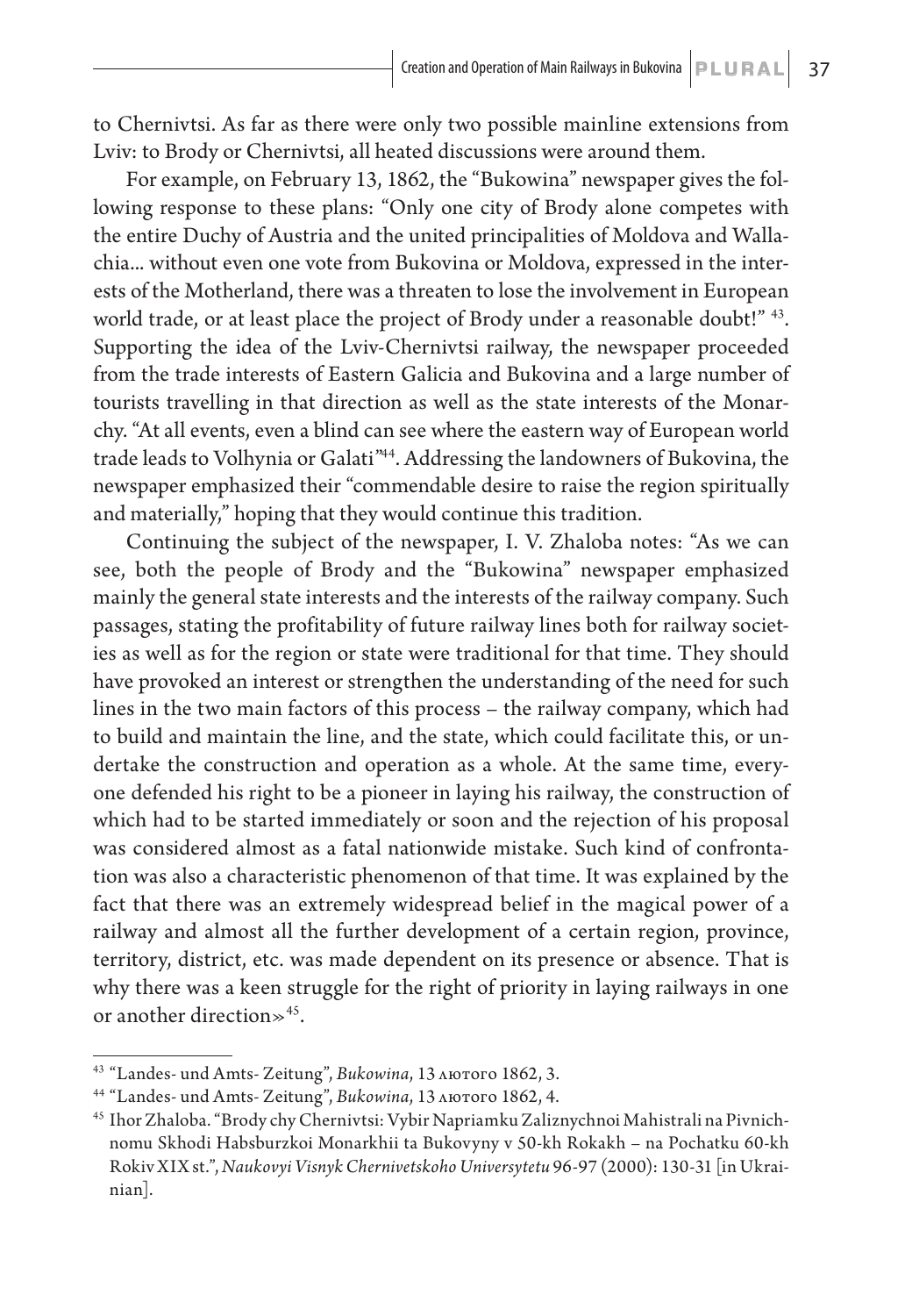### **38 PLURAL 2021** Vol. 9, no. 1, supplement, 2021

Of course, each of the lines that competed for the allocation of funds for its construction hoped for its continuation in the future. Thus, the Lviv-Chernivtsi line hoped for the extension of the railway through the territory of the Danube principalities through Iasi to Galati and the Lviv-Brody line through Volhynia deep into the Russian Empire. It would be easier to find funds for quick completion of the construction of one of the lines for the second line Lviv-Brody, because it was less expensive and, in addition, had a shorter length. Neither Eastern Galicia, nor Bukovina, nor Vienna had sufficient funds to build the Lviv-Chernivtsi railway. In addition, the Danube principalities did not have funds to build a railway through the territory of Moldova. Therefore, the main hopes were resting on attracting foreign capital, first of all British. However, because of the political instability in the Danube principalities, the foreign capital was cautious about that region and was reluctant to invest in precarious businesses. This was the reason why the construction of the Lviv-Chernivtsi railway was constantly delayed46. Moreover, among the mentioned reasons the situation in Bukovina itself should be added: except for the Chamber of Commerce and Industry, other societies of the region and representative offices did not represent a proper initiative. On this occasion there is a correct statement in the Lviv "Lemberger Zeitung" newspaper of September 9, 1862: "although a Bukovinian nobleman supports the construction of railways and their laying in a neighbour country, he is unwilling to give (for railway construction) lands and invest in shares; a burgher and a peasant do not have any wealth and therefore it is idle to expect their readiness for donations"47.

Finally, the choice fell on the Lviv-Chernivtsi railway. The circumstance that prevailed, in the end, was the Polish uprising in the early 1860s in the Russian Empire. For this reason, the Russian government did not carry out railway construction in the region and the extension of the Lviv-Brody railway was postponed indefinitely. To this circumstance, the following considerations should be added, which were undoubtedly taken into account by the Austrian Government. The change in the trade and transport situation at the beginning of the second half of the 19<sup>th</sup> century led gradually to a shift in the direction of trade, in particular through Brody. As far as the city, as noted, was not industrially developed, it did not represent any interest to the government and big capital. On the contrary, laying the Lviv-Chernivtsi railway over the territory of Eastern Galicia and Bukovina made it possible to attract a much larger productive part of the region to the transport sphere of the railway, even on the

<sup>46</sup> Isidor Prodan. *Bukovinskie Ocherki* (Har'kov: Mirnyj Trud, 1914), 34 [in Russian].

<sup>47</sup> Lemberger Zeitung, (September 9, 1862): 6.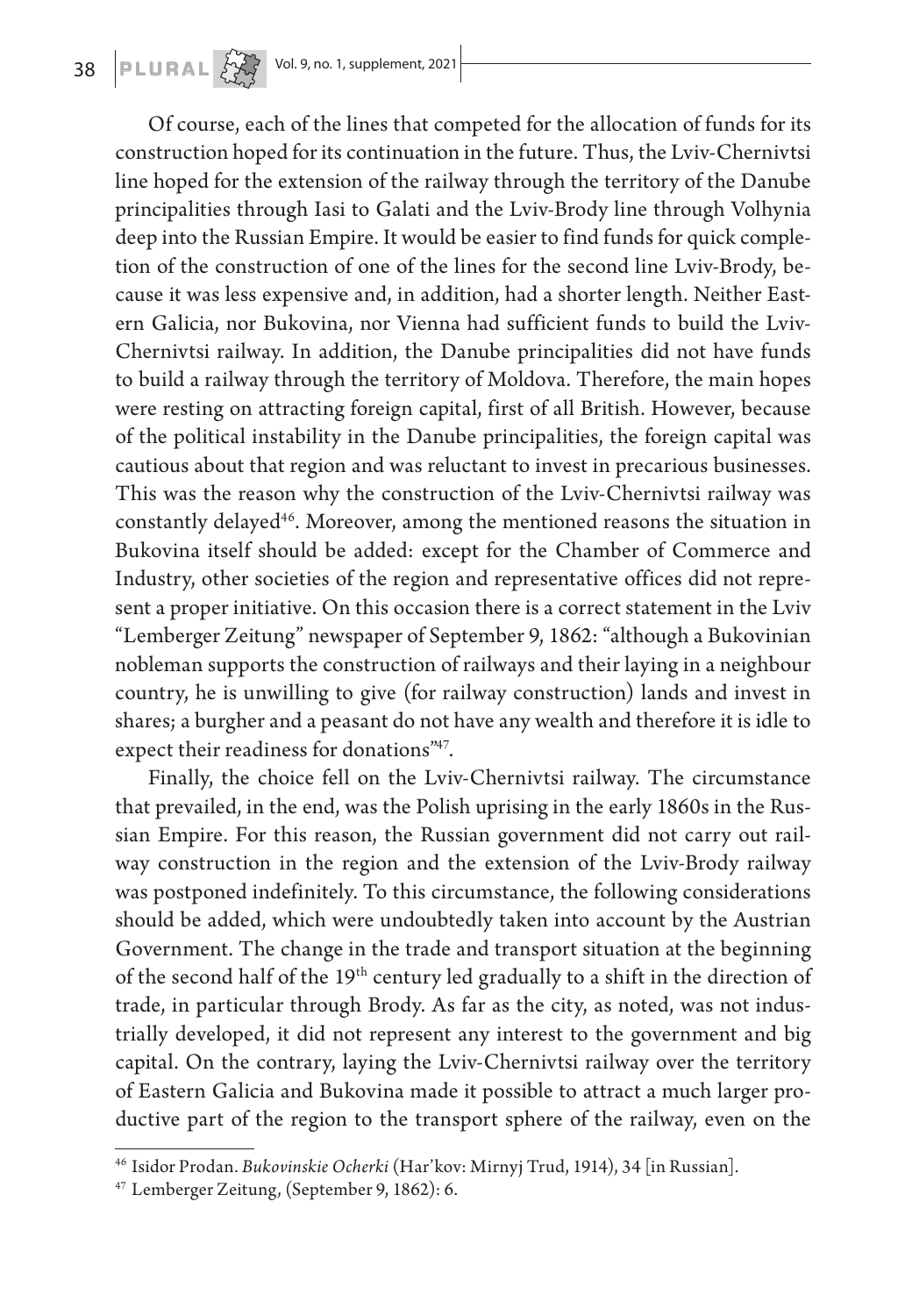Austrian territory. Also, it was possible to count on a much larger cargo volume than in the Lviv-Brody line. In addition to traditional agricultural and forestry products, the development of metallurgy in Southern Bukovina was also taken into account, because the reports on industrial metal deposits there were quite optimistic at that time. In addition, the comparison of the endpoints of the branches Brody or Chernivtsi was not in favour of the first one. Chernivtsi, the capital of the Duchy, had all the signs of growth, which at the same time could not be said about Brody.

From the point of view of strategic and state-political interests of the government, the Lviv-Chernivtsi line was also more profitable, as it provided an outlet to two borders at once: the Russian and the Moldavian. In addition, the Danube principalities were considered as the most attractive area for the economic expansion of Austria, in fact, the only region at that time, where it could compete successfully with other European countries<sup>48</sup>.

The main motivation to accelerate the railway construction in Eastern Galicia and Bukovina consisted in the fact that Austrian railways in the centre of the Monarchy could only become profitable when they could connect the railways with Galicia and Bukovina and "get closer to the East" (to Russia and Romania). In this process, the Bukovinian Chamber of Commerce and Crafts was especially active after the first railway Przemyśl-Lviv line was opened in Eastern Galicia on November 4, 1861. As is known, it extended the Krakow-Debica mainline and received the name of the "Krakow-Debica-Przemysl-Lviv" line. This mainline was built by the joint-stock railway company "Karl Ludwig Kaiser-Royal Privileged Galician Railway"49.

Therefore, for many years, the Austrian government focused its attention on the painful problem of laying the necessary railway between the centre of the Austrian Empire and Chernivtsi. This was predetermined by the need in linking economically and politically disparate parts of the Austrian Empire. This is what Baron Tornau, the Russian military attache in Vienna, said on this issue: "Being aware of a great danger posed by the moral unity of the constituent parts of the Empire, the Austrian government spared neither labour nor costs to establish a material connection between them which could balance the disadvantages of the ethnographic position of the state. Believing that railways are one of the most effective means, he used a large part of public resources to build

<sup>48</sup> Ihor Zhaloba. "Brody chy Chernivtsi: Vybir Napriamku Zaliznychnoi Mahistrali na Pivnichnomu Skhodi Habsburzkoi Monarkhii ta Bukovyny v 50-h Rokakh – na Pochatku 60-h Rokiv ХIХ st.", *Naukovyi* 96-97 (2000): 132 [in Ukrainian].

<sup>49</sup> Petro Lazechko. "Arterії Dorіg: Z Іstorії Budіvnictva Zalіznic' u Skhіdnіj Galichinі", *Zhovten'* 11, (1987): 115 [in Russian].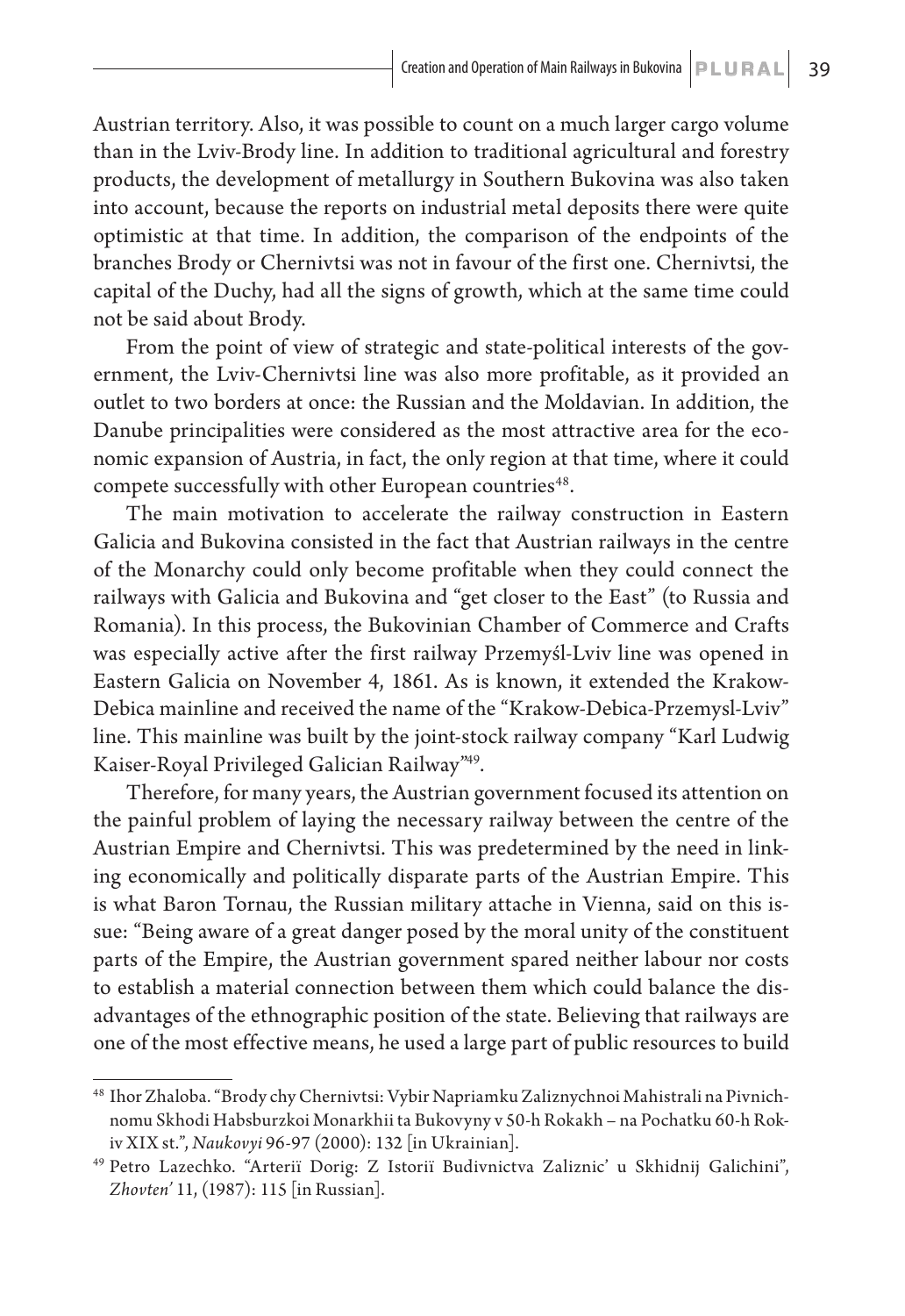them, and missing funds were supplemented by foreign capitalists<sup>"50</sup>. There is no need to underscore, that the construction of railways in Bukovina helped Austrian entrepreneurs to significantly increase the delivery of their products to Bukovina markets. At the same time, the central Austrian enterprises were provided with the cheap raw materials they needed.

The construction of railways in Bukovina was also in the military and political interests of the Austrian Monarchy in the south-eastern region of Europe because by laying the railways, the Austrian government provided itself with a favourable strategic position on a possible battle-ground. It is clear that thanks to rail transport, the Austrian General Staff could at any time quickly and in a sufficient number to concentrate its troops on the borders with the Russian Empire and Romania. And during the war, the railways, in general, provided great opportunities for troop manoeuvres, their provision, etc. At the same time, due to the railways, the Austrian Empire planned, and thus carried out political and economic enslavement of the peoples living here in Eastern Galicia and Bukovina. Practically, thanks to the railways, as well as the waterways and in particular the Danube, Austrian industrial goods were sent to south-eastern Europe, as well as political pressure from the Austrian government was imposed $51$ .

After the first railway between Lviv and Chernivtsi had been built, the government of the Austrian Monarchy continued to show its interest in the development of railway transport in Eastern Galicia and Bukovina. In the centre of the Austrian Empire, it was understood that the absence of rail connections with Bukovina and Transylvania caused significant damage to the overall economic development of the Empire – any possibility to deliver products from the so-called "crown lands" was limited. The local business societies in Galicia and Bukovina, who constantly apply for the further extension of the railway lines further from Chernivtsi, also did not sit on their hands.

The rapid pace of the transport revolution in the advanced capitalist countries demonstrated an enormous economic, political and military-strategic importance of railways to the world, which forced the Austrian government to deal even more with railway issues in the Habsburg Empire. That is why the Lviv-Chernivtsi-Iasi railway would best meet the abovementioned conditions as an outlet to the Black Sea.

As is known, the Lviv-Chernivtsi railway was built by the Joint Stock Company "Kaiser-Royal Privileged Lviv-Chernivtsi Railway". Therefore, even dur-

<sup>50</sup> "L'vovskaya Zheleznaya Doroga Ministerstva Putej Soobshcheniya", 1976, Ark.1., R-2037, Derzhavnyi Arkhiv Lvivskoi Oblasti [in Russian].

<sup>51</sup> Nikolaj Meledin. "Gosudarstvenno-Strategicheskoe Znachenie Stancii Galac Pri Bendero-Galickoj Zheleznoj Doroge", *Pravda* 3 (1880): 25 [in Russian].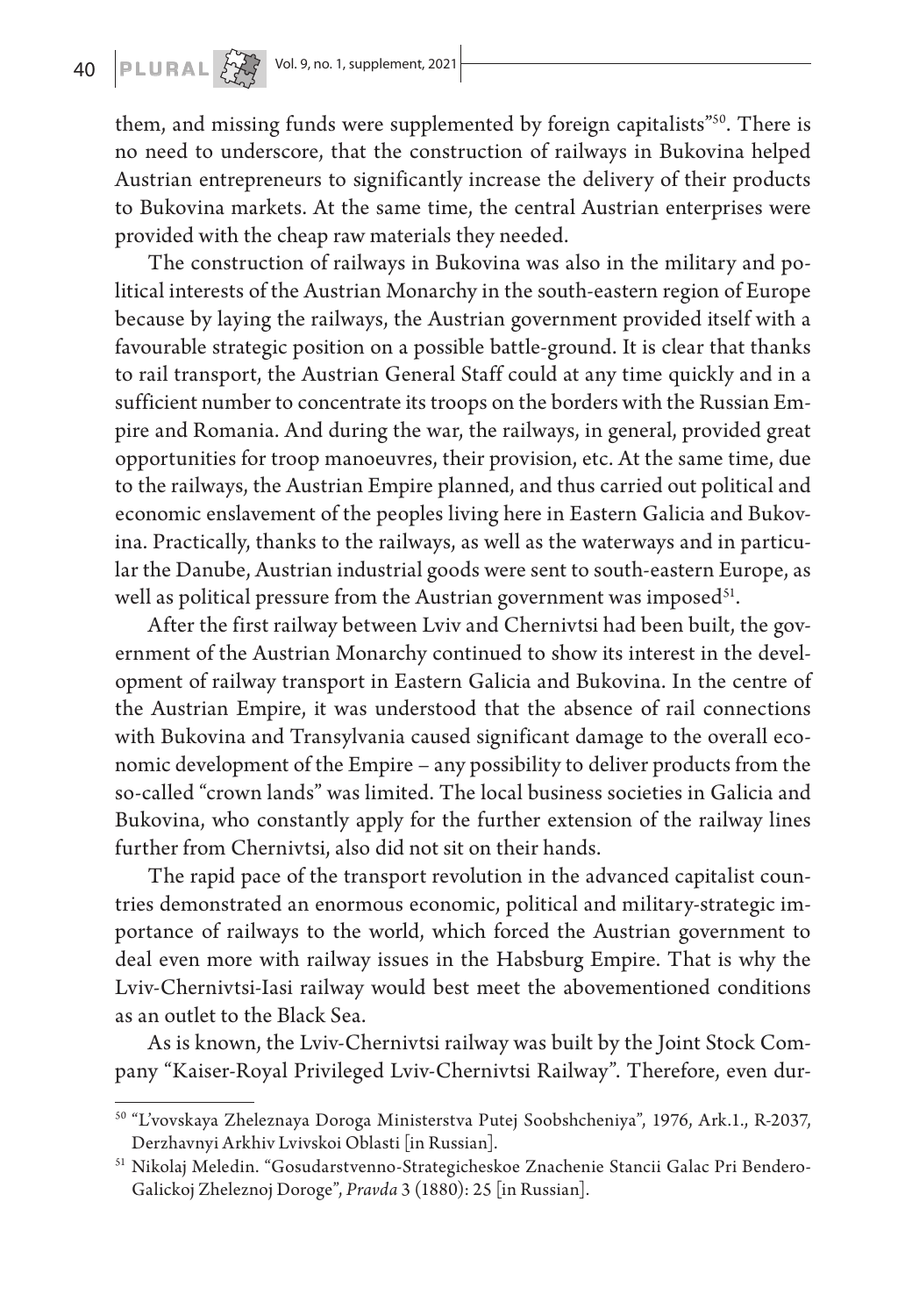ing the construction of the Lviv-Chernivtsi mainline, the Company planned the possibility of extending this mainline to the borders of Bukovina with an outlet to the Black Sea. This possibility was especially thoroughly studied by the leaders of the Company – Victor Ofenheim, Leon Sapieha and the Englishman Thomas Brassey. They saw two possible extensions of the railway from Chernivtsi – through Novoselytsia to Bessarabia to Odesa and through Southern Bukovina (the territory of present Moldova) to Galati, Romania. I.V. Zhaloba describes this process as follows: "Thus, even before a shovel touched the ground on the Lviv-Chernivtsi line, it was clear to everyone that this railway was considered only as an intermediate stage in a "big leap" to the warm waters of the Black Sea. As the case with the extension of the railway through Novoselytsia to Odessa was not as successful as desired, it was decided to stop in the direction of Moldova. Indeed, from the press, it became known about the intention of the consortium headed by Sapieha to build a railway from Sniatyn to Bucharest. In the case of this project fulfilment, the section from Sniatyn to Chernivtsi turned out to be only a side dead-end line, Chernivtsi remained beyond of great trade and transport traffic, and the further extension of the railway from the regional capital to the south of the region to Suceava was postponed indefinitely. It is quite natural that this information caused a great concern in Bukovina, and on October 22, 1866, V. Alt, the President of the Bukovina Chamber of Commerce and Industry convened its members for a special meeting. It ended in the appeal on behalf of the Chamber to the Ministry of Trade, in which demand was put on giving a concession to the mentioned consortium only if Chernivtsi would be the starting point of the railway" 52.

Choosing one of the directions that would extend the Lviv-Chernivtsi railway was an interesting and at the same time developmental experience. Already at the first meeting on May 30, 1865, the shareholders of the Lviv-Chernivtsi railway considered the issues on advantages and disadvantages of each of the future directions of the extension of the main railway line in Bukovina. Here, the preference was given to the Odessa direction, although the direction to Galati also offered prospects of getting "a very favourable profit $\gg$ <sup>53</sup>. The fact is that the first direction through Novoselytsia to Chisinau and Odessa was more acceptable both in terms of political and economic advantages for Austria, as well as in terms of purely technical characteristics of railway construction: the line would be laid mainly on the plain surface. In such a way, the Austrian Empire

<sup>52</sup> Ihor Zhaloba. "Na Shliakhu Do Chornoho Moria: Z Istorii Rozbudovy Lvivsko-Chernivetskoi Zaliznytsi Do Suchavy i Yass", *Zelena Bukovyna* 1-2 (2000): 38 [in Ukrainian].

<sup>53</sup> "Avstro-Uhorshchyna", 1918, Spr.99. Ark.33, 428, Tsentralnyi Derzhavnyi Viiskovo-Istorychnyi Arkhiv Rosii (Moskva) [in Russian].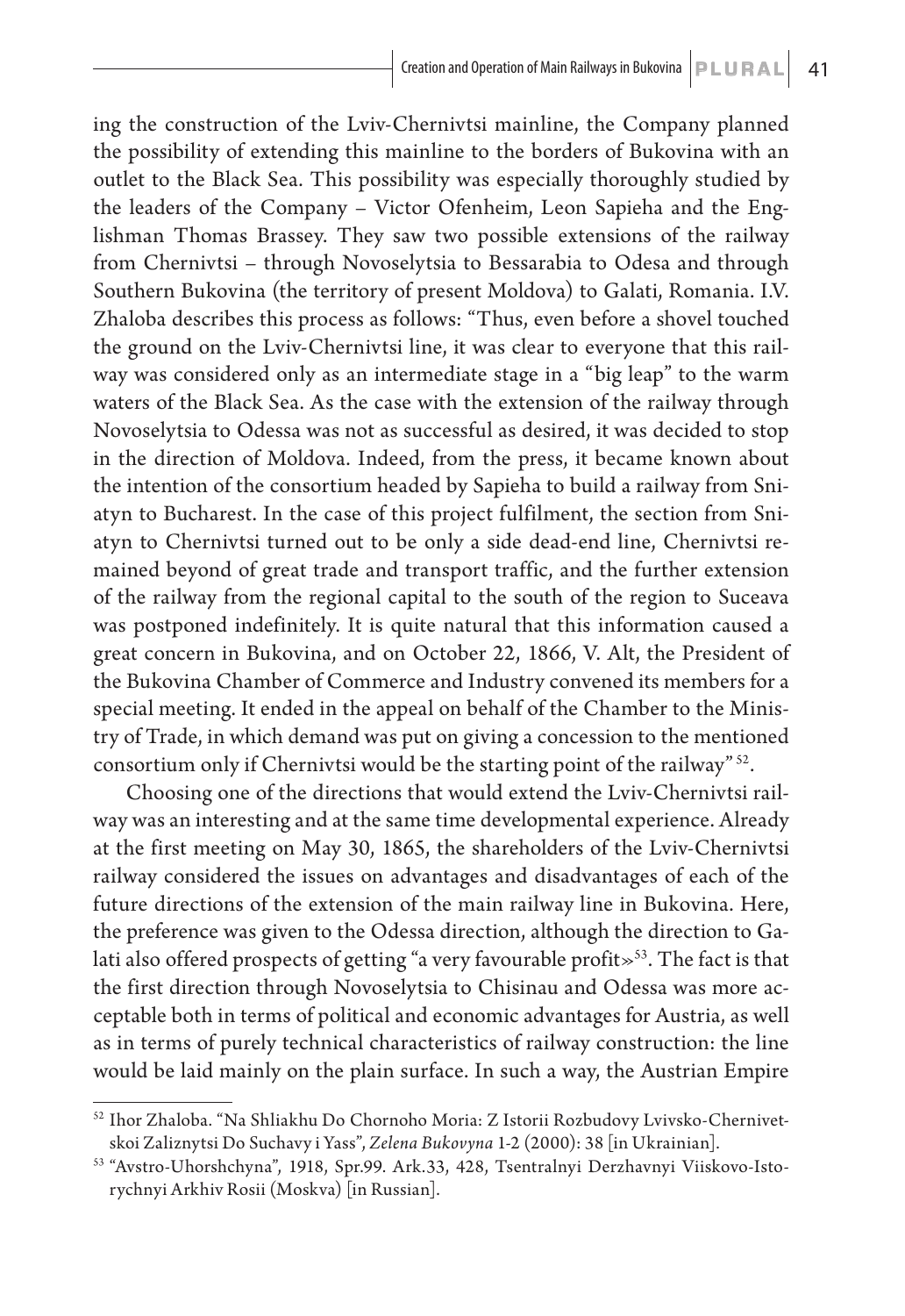## 42 **PLURAL**  $\left[\sqrt{\frac{N}{2N}}\right]$  Vol. 9, no. 1, supplement, 2021

would get a direct and short outlet to the ports of Odessa, and Austrian entrepreneurs could significantly expand sales of their products not only in Southeast Europe but also reach Asia. As a result, more Austrian ships would sail at the Black Sea, and hence more foreign trading houses would appear in Odesa.

Along with gaining such advantages, the Austrian Monarchy turned into a serious competitor for Russia, as far as using a railway, Austrians would be able to quickly and suddenly concentrate their troops on the border with Russia and even capture the port of Odesa. Moreover, as far as the railway network in that southern part of the Russian Empire was developed poorly, a significant part of Russian troops would remain on the left bank of the Dniester<sup>54</sup>. Therefore, about half a year later, on September 6, 1864, at a special meeting of the Council of the Company, the issue of extending the Lviv-Chernivtsi mainline to the Black Sea was very urgently considered again. Such an urgent meeting was predetermined by the fact that the Russian government was approached with a proposal to build a railway from Odessa to the Austrian border by the French Railway Association. At the same time, the Russian government itself began to build a railway from Odessa to Chisinau<sup>55</sup>. Therefore, the Austrian Company resumed active negotiations with the Russian government to obtain concessions for the construction of a railway from Odessa to Chisinau and further to the Austrian border. About a month later, in October 1864, the claims of the Lviv-Chernivtsi Railway Company were even supported by the Novorossiysk and Bessarabian Governor-General P.E. Kotzebue, and a month later the Company's proposals were considered by the Central Administration of Public Buildings of the Russian Empire. The project of building a new railway, prepared by the director of the Lviv-Chernivtsi railway, pointed out the importance of opening sales of Bessarabian bread for Russia through the port of Odesa and directing the Austrian transit traffic through the Russian provinces and Odesa to the Black Sea. However, the draft agreement contained several such requirements, which previously were not expressed to Russia by any foreign company<sup>56</sup>.

The Russian government did not make a final decision immediately but decided to conduct a series of exploration works. Austrian engineers refused to cooperate with Russian colleagues. The same plans presented by them were mostly false. This situation was best described by the Russian engineer O. O. Golovachev: "Ofenheim's proposal fully characterizes the view of foreign swin-

<sup>54</sup> Petr Andreev. *Yugo-Zapadnye Zheleznye Dorogi: Istoriko-Ekonomicheskij Ocherk* (Kiev: Tipografiya S.V.Kul'zhenko, 1896), 133.

<sup>55</sup> Timofej Florinskij. *Zarubezhnaya Rus' i Ee Gor'kaya Dolya* (Kiev, 1900),15 [in Russian]

<sup>56</sup> "Aktsionerne Tovarystvo Zaliznytsi Lviv-Chernivtsi-Yassy", 1870, Op.1, Spr.3, Ark.63-69, 297, Derzhavnyi Arkhiv Chernivetskoi Oblasti [in Ukrainian].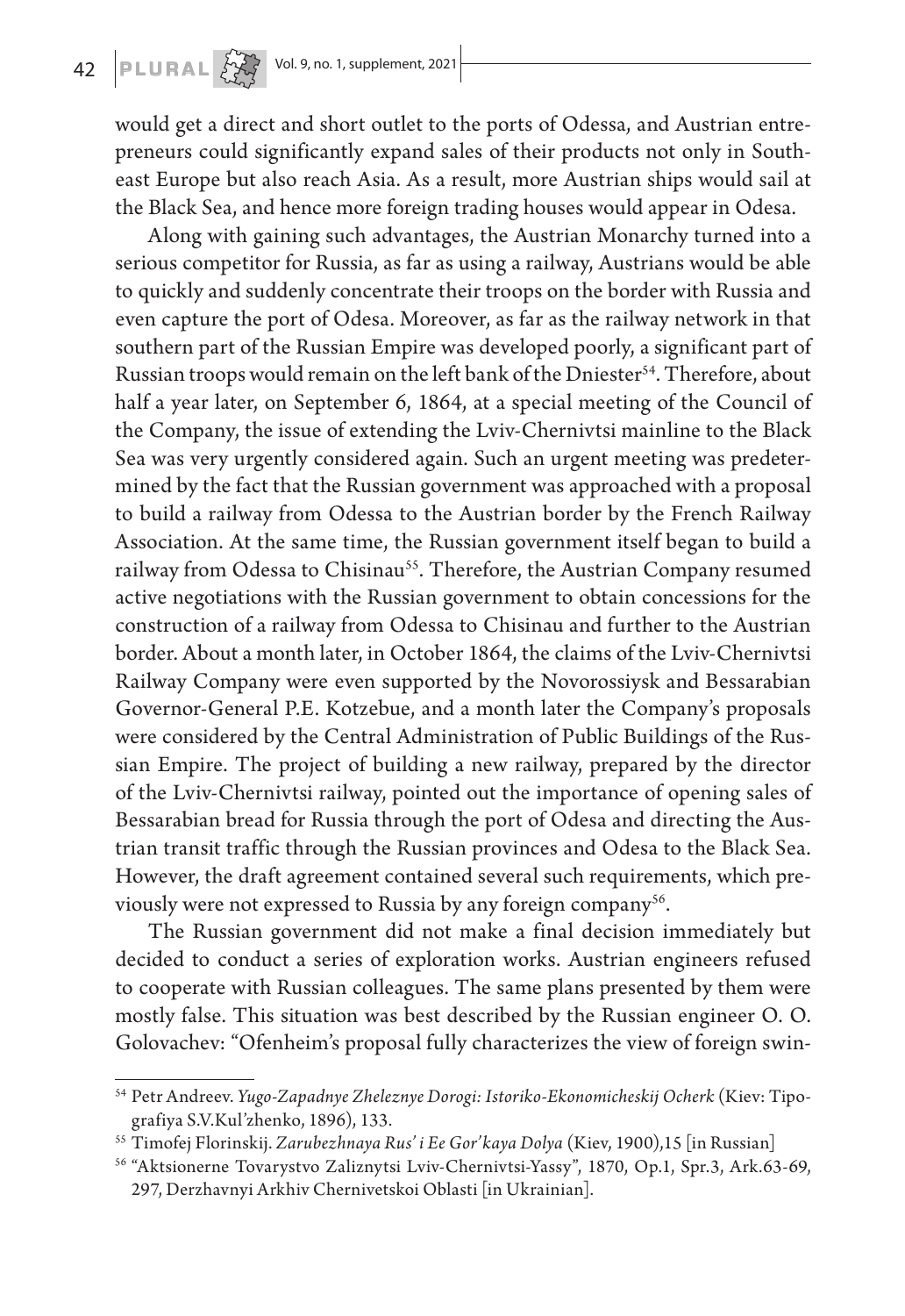dlers on our business world. People like them probably thought that we, due to the need for railways, would not be able to appreciate the benefits that they were able to provide to the uncivilized people from the North. They go so far in their impertinence that does not even find it necessary to determine the length of the railway more precisely or consider it possible to increase it by as much as a quarter, so they also do not consider it necessary to specify the amount of capital, hoping that we can swallow this bait as well, and they will use those funds to cover their expenses on the construction of a railway from Lviv to our border. But such an impertinence of those swindlers does not stop even on that. They demand a right for ownership on the railway for 90 years from the beginning of traffic opening, construction of a railway with a track gauge as on the Austrian railways, free allocation of land near the port of Odesa for building warehouses and shops; exemption from all dues and taxes in that area and, finally, special jurisdiction to resolve misunderstandings between the Company and the government, i.e. the arbitral tribunal in one of the foreign embassies. It is quite strange that people allow themselves to make such proposals relying on some success, but even more surprising that these proposals are seriously discussed and twice submitted to the Committee of Russian Railways, although in a modified form"57.

According to archival documents, Ofenheim's proposals were indeed considered in 1865-1866 at five meetings of the Railway Committee and two meetings of the Council of Ministers. In addition to the arguments provided by O.O. Golovachev, there were also those that we presented earlier. Indeed, in the case of connecting the Lviv-Chernivtsi railway with Odesa through Novoselytsia and Chisinau, Austria would gain several advantages in the region, and Russia would get a dangerous competitor. Therefore, taking into account the set of facts and based primarily on their interests, on October 28, 1866, the Russian government finally rejected that proposal and preferred to build the Kyiv-Balta railway with a branch to Lviv<sup>58</sup>.

Thus, because of their own insolent and inconsiderate actions, the Lviv-Chernivtsi Railway Company failed in tsarist Russia. However, cunning Ofenheim had a backup plan, which is building a line to Suceava, Romania. Already

<sup>57</sup> Aleksej Golovachev. *Istoriya Zheleznodorozhnogo Dela v Rosii* (Sankt-Peterburg, 1881), 80 [in Russian].

<sup>58</sup> "Sluc'kij Grods'kij Sud",1958, Op.44. Spr.667. Ark.2-12, 442, Tsentralnyi Derzhavnyi Istorychnyi Arkhiv Ukrainy; Petr Andreev, *Yugo-Zapadnye Zheleznye Dorogi: Istoriko-Ekonomicheskij Ocherk* (Kiev: Tipografiya S.V. Kul'zhenko. 1896), 133 [in Russian]; Viktor Virginskij, *Vozniknovenie Zheleznyh Dorog v Rossii Do Nachala 40-h Godov ХІХ Veka* (Moskva, 1949), 256 [in Russian].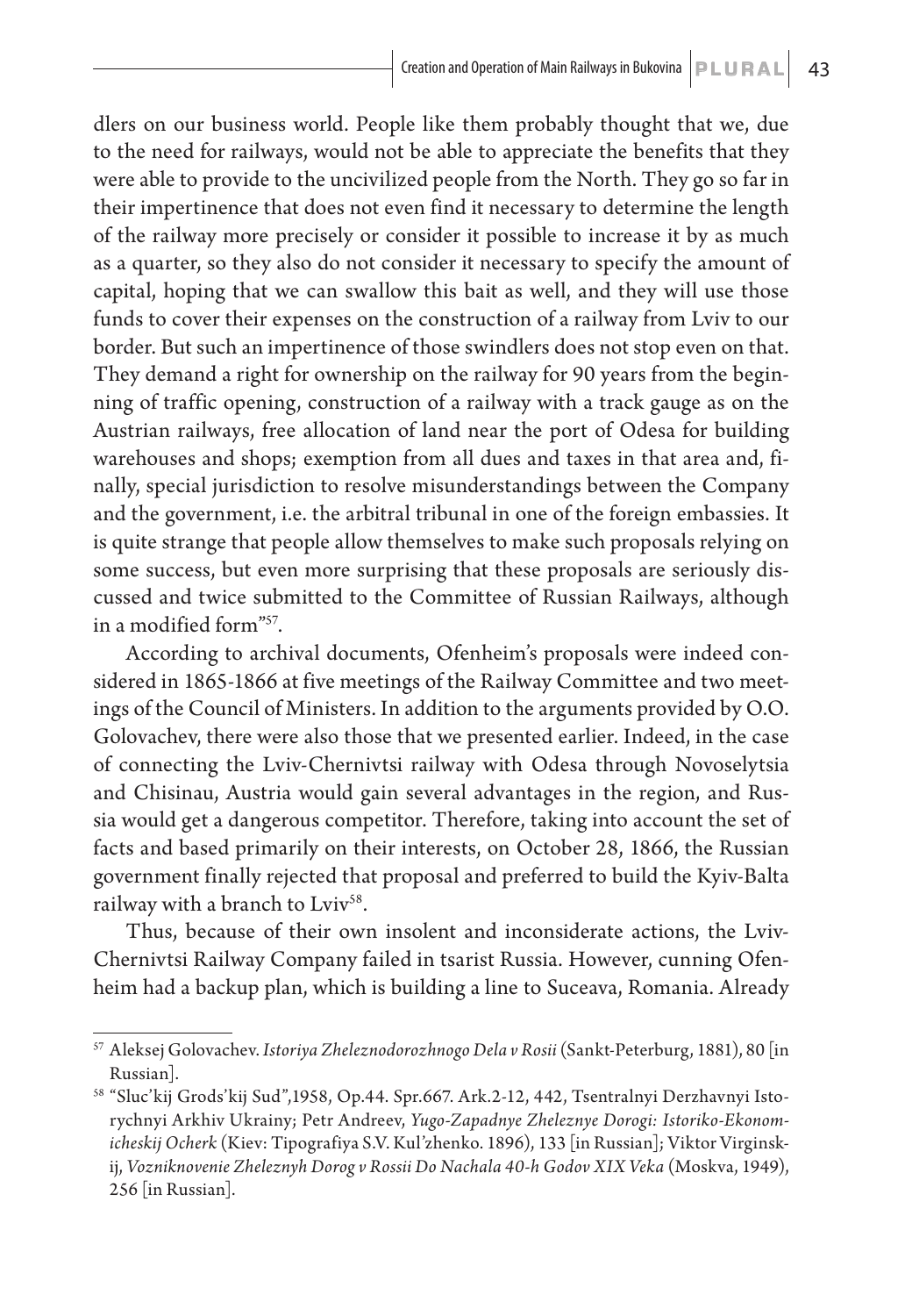

on May 15, 1867, thanks to Ofenheim, who took an advantage of an unstable political situation in the Austrian Empire (because Kaiser suspended the activity of the parliament), the Company obtained the desired concession (from Latin – permission, agreement) from the government to build a section of the Chernivtsi-Suceava railway. The Austrian state guaranteed the Company a net profit for 700,000 florins in silver on this mainline and an exemption from taxable income for 9 years from the moment of the railway opening. Englishman T. Brassey was responsible for the construction of this section. During the construction of the Lviv-Chevrnivtsi mainline, the Englishman undertook a commitment to contribute half of the capital needed for the construction and did that by reacquisition of senior bonds.

Without going into all twists and turns of the preparatory period, which were analyzed in detail by I.V. Zhaloba in his article "On the way to the Black Sea: from the history of the construction of the railway Lviv-Chernivtsi to Suceava and Iasi"59, we should note that the construction of the Chernivtsi-Suceava section, started in the autumn of 1867, had rapid progress. October 28, 1869, 5.58 PM. From Suceava, a train to Chernivtsi departed, which started the movement on this section of 89.9  $km<sup>60</sup>$ . The train passed one station after another: Chițcani, Gatga, Mileseuci, Ishtensegits, Hadikfalva, Cherepkivtsi, Hlyboka, Kuchurmare (now Velykyi Kuchuriv), Volksgarten (now Pivdenna station) and reached the Chernivtsi railway station $61$ .

We have already noted that the extension of the railway from the Austrian border to one of the Black Sea ports, in particular to Galati was in the interests of the government of the Austrian Monarchy, as well as in the interests of the Lviv-Chernivtsi Railway Company. The Director-General of the Lviv-Chernivtsi Railway V. Ofenheim cherished that idea since the early 1860s. Here he also had good luck – in June 1868 he managed to obtain a concession for the construction of the Suceava-Iași railway of 179.5 km length (initially Suceava-Chițcani-Roman of 102.9 km length and Parcani-Iași of 76.6 km), and hence, the side Vereşti-Botoșani branch (44.5 km). The total length reached 223 km. І. V. Zhaloba describes this process as follows: "Although the Company did not get a direct outlet to Galati, the Lviv-Chernivtsi Railway was no longer threat-

<sup>59</sup> Ihor Zhaloba. "Sporudzhennia Zaliznychnoi Mahistrali Lviv- Chernivtsi- Yassy (Seredyna 60-kh – Pochatok 70-kh Rokiv ХIХ st.)", *Tvorchi Vershyny Vchenoho: Zbirnyk Naukovykh Prats, Do 60-Richchia Vid Dnia Narodzhennia Doktora Istorychnykh Nauk, Profesora M. H. Kukurudziaka,* № 1 (1998): 100 [in Ukrainian].

<sup>60</sup> *Czernowitzer Zeitung* (14.08.1869): 4.

<sup>61</sup> *Hauptbericht und Statistik über das Herzogtum Bukowina fur die Periode vom Jahre 1862-1871* (Lemberg, 1872): 342.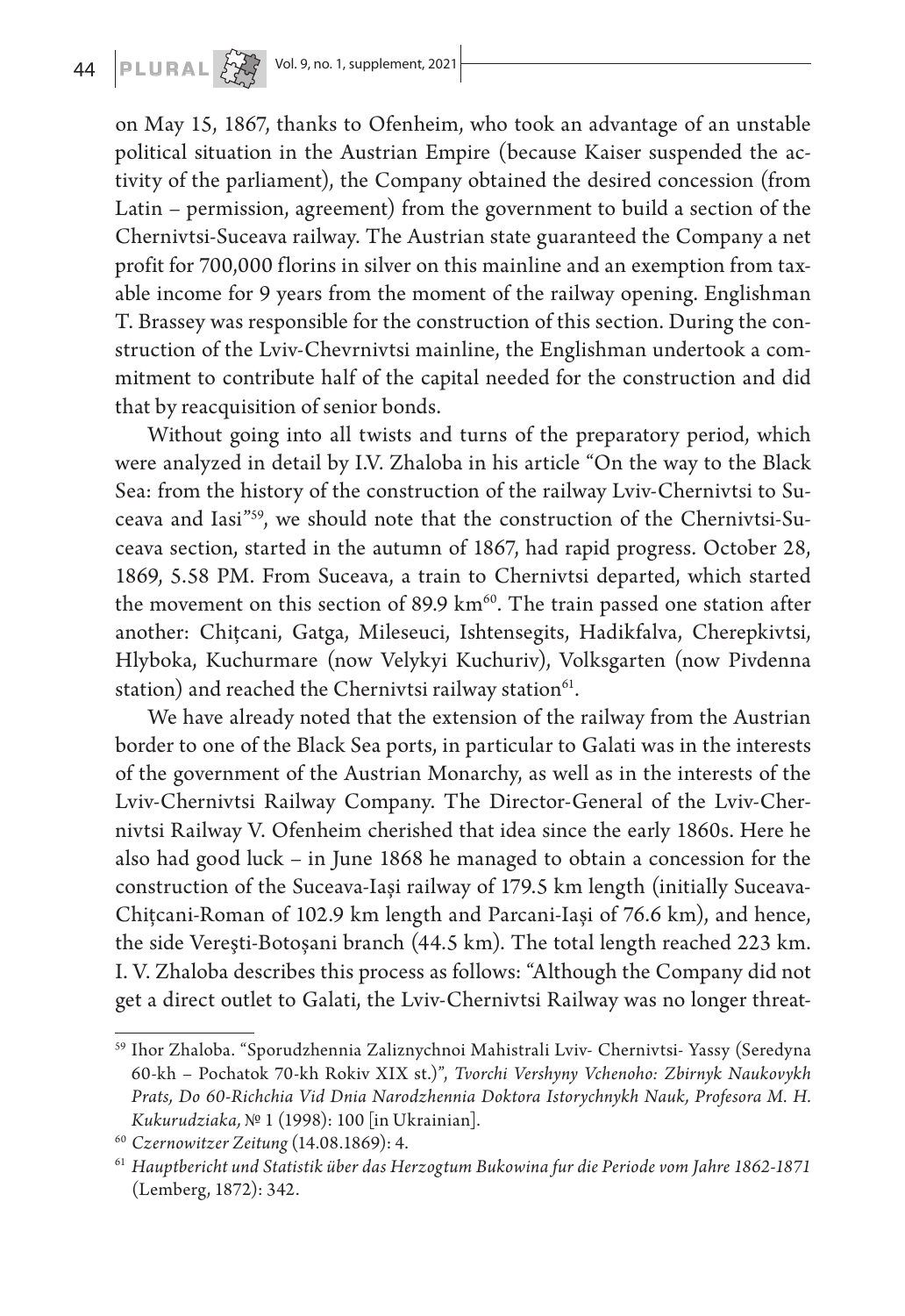ened by the fate of a dead-end railway. The terms of the concession were very favourable. The Romanian government guaranteed the concessionaires the right of expropriation, financial assistance during the construction for 40,000 francs per kilometre, a ten-year exemption from taxes and import duties and an annual profit of 37,432,550 francs (which was equal to 14,973,000 florins in silver). On July 13, 1868, another construction contract was concluded with Thomas Brassey, similar to that concluded for the construction of the Suceava Railway, and in the summer of the same year, the construction of Romanian lines immediately began. The fifth special meeting of shareholders, held on October 15, 1868, unanimously supported the acceptance of concessions given by the Romanian government and for renaming of the Privileged Lviv-Chernivtsi Railway Company to the Privileged Lviv-Chernivtsi-Iași Railway Company with the corresponding changes in the statute<sup>"62</sup>. The company of T. Brassey carried out a rapid construction and reached Roman at the mark of 102.9 km on the territory of modern Moldova within a month. On June 1, 1870, the Parcani-Iași section (76.6 km) was completed. However, the side Vereşti-Botoșani line  $(44.5 \text{ km})$  was commissioned only on November 1,  $1871^{63}$ . Thus, the total length of the main railways' extension crossing the territories of Eastern Galicia, Bukovina and Romania reached 579.6 km.

The joint-stock company "Kaiser-Royal Privileged Lviv-Chernivtsi-Iași Railways" lost the right to build a railway up to Galati and, accordingly, an outlet to the Black Sea. For lack of funds, it was failed to implement the concession of 187264. As a result, the Prussian financier Henry Strousberg, taking advantage of the new parliamentary elections in Romania and the change in the Romanian government, took over the joint-stock company "Romanian Railways" founded by himself and the right to build the Roman Galati railway and its extension to Brăila-Buzău-Vârciorova<sup>65</sup>.

"Thus, the event, to which both the government circles of Vienna and the management of the Lviv-Chernivtsi railway were striving for, had happened: for the first time, the ports of the Baltic and North Seas were put into direct communication with the Black Sea. This connection passed through the Austrian

<sup>62</sup> Ihor Zhaloba. "Na Shliakhu Do Chornoho Moria: Z Istorii Rozbudovy Lvivsko-Chernivetskoi Zaliznytsi Do Suchavy i Yass", *Zelena Bukovyna* 1-2 (2000): 42 [in Ukrainian].

<sup>63</sup> "Aktsionerne Tovarystvo Zaliznytsi Lviv-Chernivtsi-Yassy", 1870, Op.1, Spr.3, Ark.63-69, 297, Derzhavnyi Arkhiv Chernivetskoi Oblasti [in Ukrainian].

<sup>64</sup> Ivan Feshchenko-Chopovskij, *Promyshlennost' i Prirodnye Bagatstva Galicii* (Kiev: Tip. A. M. Ponomareva, I. I. Vrublevskogo, 1915), 22 [in Russian].

<sup>65</sup> Stal'nym Magistralyam Moldavii 100 let (Kishinev: Kartya. Moldavenyaske, 1971): 229 [in Russian].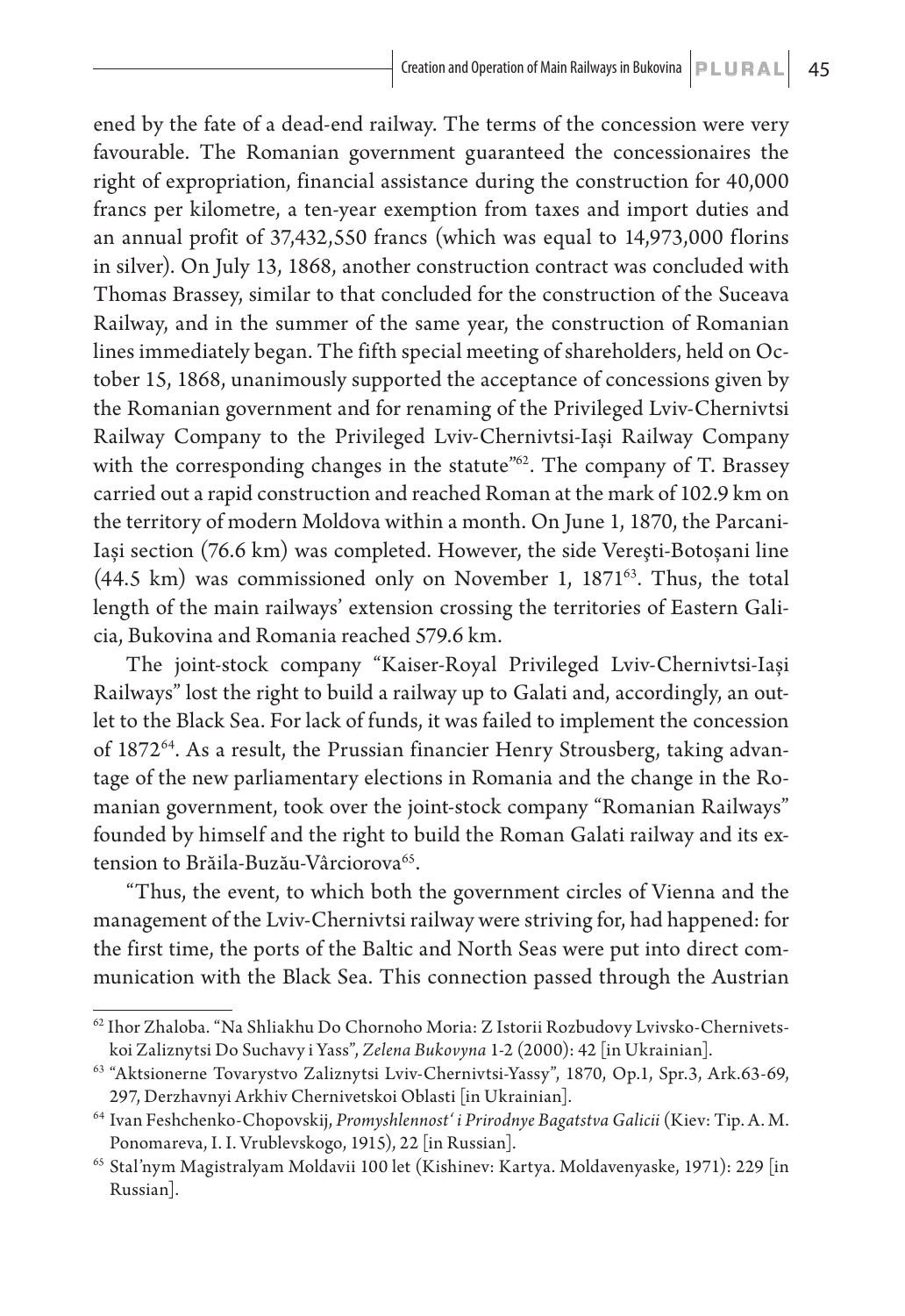territory and was possible due to the Austrian Railway, which, moreover, had its lines on the territory of Romania. «The connection of the Austrian and Romanian railways occurred at a point desired by the Austrians, and the conditions under which the Romanian government granted a concession to the Austrian and English applicants were extremely favourable" concluded I.V. Zhaloba<sup>66</sup>.

Undoubtedly, the construction of the Lviv-Chernivtsi-Iași railway was a remarkable event and had an important economic, political and strategic importance. The Lviv-Chernivtsi-Iași railway became an important link in the Eastern European network of railways, and it was used to provide a constant link between the countries of Eastern and Western Europe. Thanks to the signing of an agreement with the Romanian government on the connection of the Lviv-Chernivtsi-Iași railway with the Romanian railway network, the Company gained an outlet to Galati. At the same time, this railway became a kind of channel, which helped the Viennese government to monitor everything that had been done in Galicia and Bukovina and on the outskirts of the Habsburg Monarchy.

#### Conclusions

The rapid pace of the transport revolution in the advanced countries, which demonstrated a gigantic economic, political and military-strategic importance of the railways to the world, forced the government of the Habsburg Monarchy to deal with the railway issue very seriously. The construction of railways in Bukovina was also in the political and socio-economic interests of Austria in the south-eastern region of Europe because by laying the railways, the imperial government provided itself with a favourable strategic position in the region. During the construction of the Lviv-Chernivtsi-Iași main railway line, railway communications came to the first place in the Austro-Hungarian Empire in terms of material and technical potential and defense and economic importance time. Three fundamental factors had a decisive influence on the operation of this railway: 1) integration of the ways of communication in Bukovina with the general transport network of Austria-Hungary; 2) miscalculations of Austrian railway companies regarding the terms of construction; 3) struggle of two opponents: private railway companies and the state. However, a circumspect policy of the Austrian government regarding the material and technical support of the road and the tariff issue provided fulfilment of most of the tasks set before it through the communication network of the Empire.

<sup>66</sup> Ihor Zhaloba. "Obhovorennia Proektu Zakonu Shchodo Spryiannia Lvivsko-Chernivetskii Zaliznytsi V Avstriiskomu Parlamenti ta Yoho Suspilno-Politychnyi Rezonans (osin 1863 r.)", *Istoryko-Politychni Problemy Suchasnoho Svitu* 8 (2001): 143 [in Ukrainian].